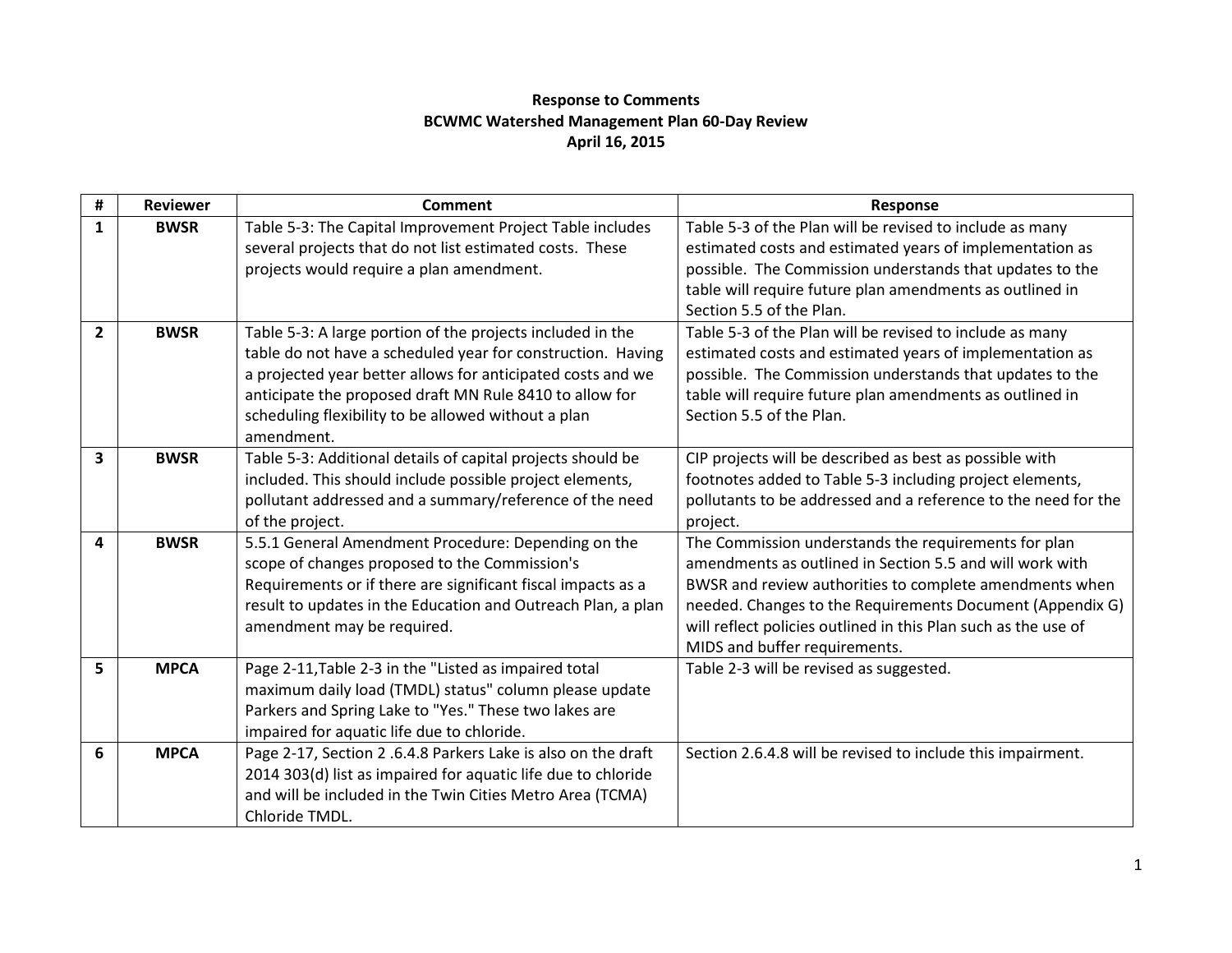| Section 2.6.4.10 will be revised to include this impairment.      |
|-------------------------------------------------------------------|
|                                                                   |
|                                                                   |
| Section 2.6.4.14 will be revised to include this impairment.      |
|                                                                   |
|                                                                   |
| Section 2.6.5.1 and Table 2-5 will be revised to include the fact |
| that the bacteria TMDL is complete and approved.                  |
|                                                                   |
|                                                                   |
| Sections 2.6.5.2 and 2.6.5.3 and Table 2-5 will be revised to     |
| include the fact that the bacteria TMDL is complete and           |
|                                                                   |
|                                                                   |
|                                                                   |
|                                                                   |
|                                                                   |
|                                                                   |
|                                                                   |
|                                                                   |
| Table 1 in Appendix A will be revised to include a bottom         |
|                                                                   |
|                                                                   |
|                                                                   |
|                                                                   |
| Table 2-5 will be revised as suggested.                           |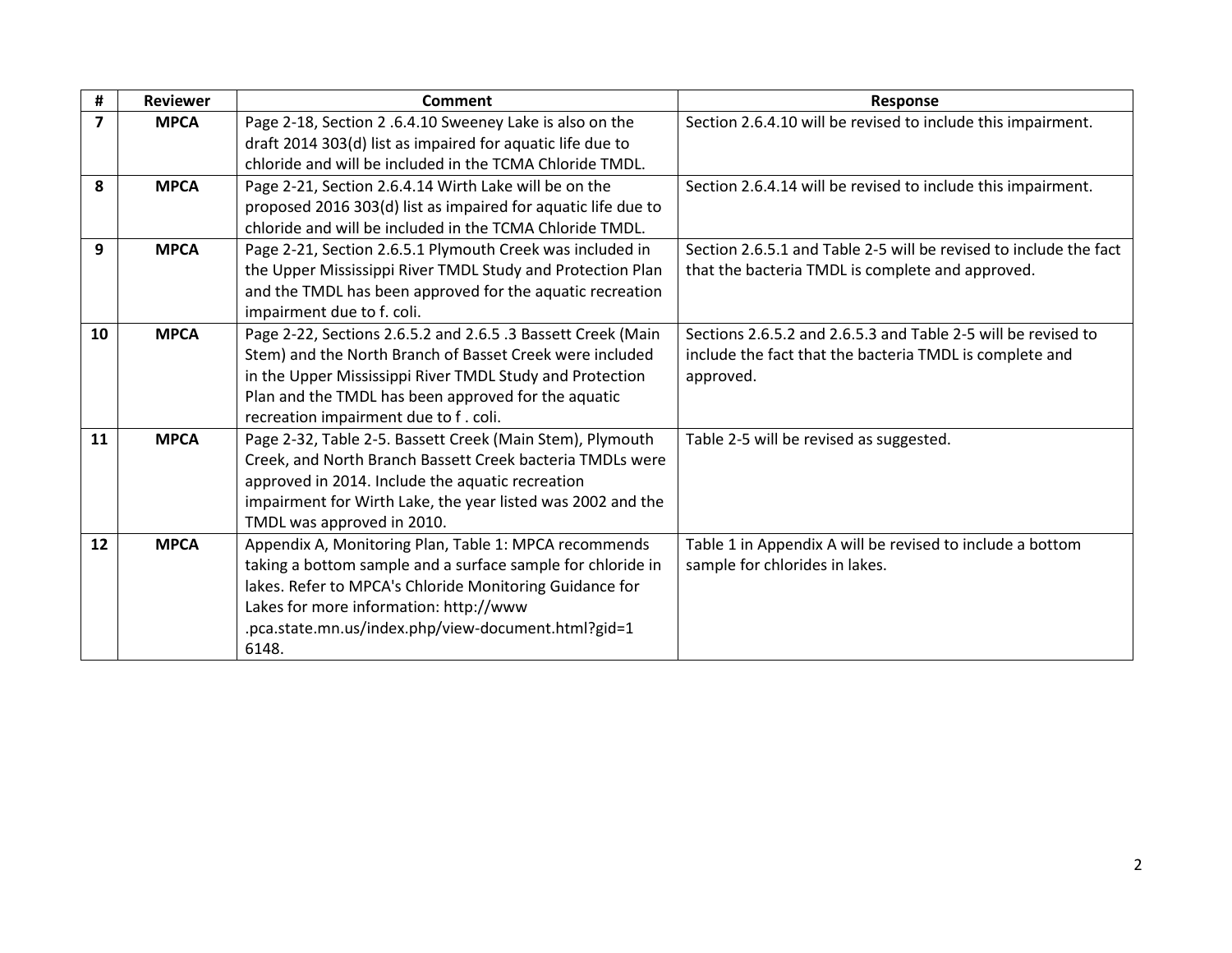| #  | <b>Reviewer</b> | <b>Comment</b>                                                                                                | Response                                                                                                              |
|----|-----------------|---------------------------------------------------------------------------------------------------------------|-----------------------------------------------------------------------------------------------------------------------|
| 13 | <b>AMLAC</b>    | AMLAC board members have read the proposed Bassett<br>Creek 10-year management plan. While we agree with most | The BCWMC understands AMLAC's concerns about the water<br>levels in Medicine Lake and discussed the matter at several |
|    |                 | of what the proposed plan includes, we think there is a                                                       | Plan Steering Committee meetings, Technical Advisory                                                                  |
|    |                 | significant issue missing. The lake level of Medicine Lake has                                                | Committee meetings, Commission Plan Development                                                                       |
|    |                 | been a topic of great concern by many citizens and should                                                     | workshops, and Commission meetings. Section 3.2                                                                       |
|    |                 | be addressed in the plan. There has been a very substantial                                                   | acknowledges that water levels in Medicine Lake ranked as a                                                           |
|    |                 | amount of public input about low water levels in the lake at                                                  | high priority among survey respondents and Watershed                                                                  |
|    |                 | a number of public meetings. AMLAC believes that Bassett                                                      | Summit participants. Section 5.1.1 identifies one of several                                                          |
|    |                 | Creek's new Management Plan should address these                                                              | BCWMC responsibilities as "partnering with member cities in                                                           |
|    |                 | concerns in a meaningful manner.                                                                              | the management of surface and groundwater resources for                                                               |
|    |                 |                                                                                                               | the benefit of residents, businesses, and other stakeholders                                                          |
|    |                 |                                                                                                               | within the watershed and region." Additionally, Section 4.1                                                           |
|    |                 |                                                                                                               | includes several goals addressing water quality and flooding;                                                         |
|    |                 |                                                                                                               | Policy 47 states the BCWMC will collaborate with others to                                                            |
|    |                 |                                                                                                               | better understand groundwater-surface water interactions;                                                             |
|    |                 |                                                                                                               | and Policy 110 lists the types of CIP projects the BCWMC will                                                         |
|    |                 |                                                                                                               | consider.                                                                                                             |
|    |                 |                                                                                                               |                                                                                                                       |
|    |                 |                                                                                                               | The following changes will be incorporated into the Plan to                                                           |
|    |                 |                                                                                                               | further describe the issue and the Commission's role: The                                                             |
|    |                 |                                                                                                               | Executive Summary of the Plan will be revised to include                                                              |
|    |                 |                                                                                                               | "Medicine Lake water levels" in the list of key issues to area                                                        |
|    |                 |                                                                                                               | residents in the second paragraph of "Section 3." Section 2.0                                                         |
|    |                 |                                                                                                               | (Land and Water Resource Inventory) will be revised to include                                                        |
|    |                 |                                                                                                               | a brief discussion of Medicine Lake historical water level data.                                                      |
|    |                 |                                                                                                               | Section 3.2 will be revised to include an accounting of the                                                           |
|    |                 |                                                                                                               | Commission's involvement with the issue of Medicine Lake                                                              |
|    |                 |                                                                                                               | water levels over the past few years.                                                                                 |
|    |                 |                                                                                                               |                                                                                                                       |
| 14 | Hennepin        | Please note that as of January 1, 2015, Hennepin County                                                       | The Plan will be revised to reflect this title change.                                                                |
|    | County          | Environmental Services (or Department of Environmental                                                        |                                                                                                                       |
|    |                 | Services) was renamed Hennepin County Environment and                                                         |                                                                                                                       |
|    |                 | Energy Department.                                                                                            |                                                                                                                       |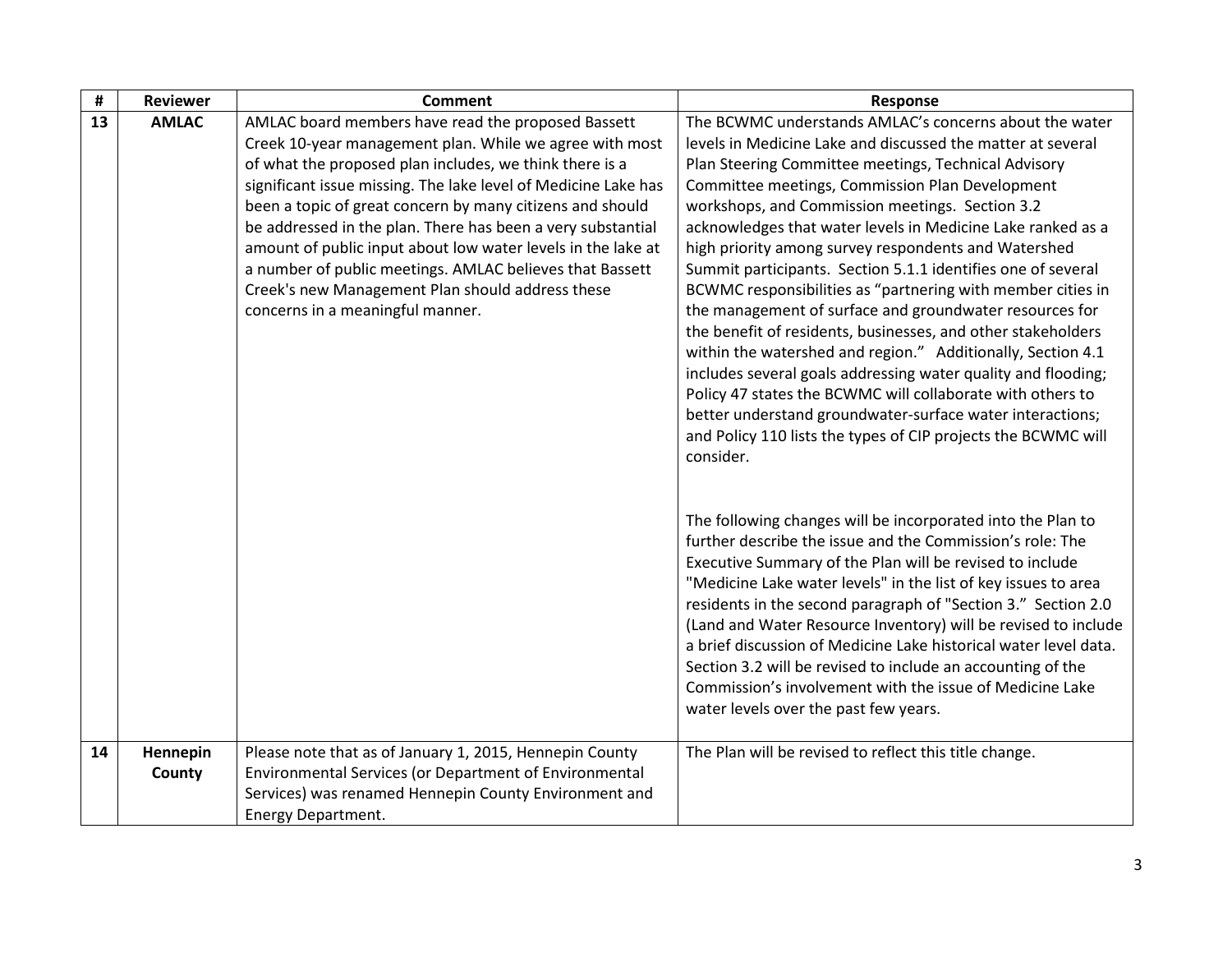| #  | <b>Reviewer</b> | Comment                                                        | Response                                                          |
|----|-----------------|----------------------------------------------------------------|-------------------------------------------------------------------|
| 15 | Hennepin        | The plan does a good job describing the history of the         | Thank you.                                                        |
|    | County          | Bassett Creek Watershed and physical and human                 |                                                                   |
|    |                 | environment within the watershed.                              |                                                                   |
| 16 | Hennepin        | Joint powers watershed management organizations typically      | Thank you - the Commission takes this role seriously and          |
|    | County          | have a role in mediating inter-community water disputes        | appreciates the cooperation of all its member cities.             |
|    |                 | and problems that affect multiple communities. We applaud      |                                                                   |
|    |                 | BCWMC for addressing this role in the stated goal shown on     |                                                                   |
|    |                 | page 1-4 and 4-2 ("provide leadership and assist member        |                                                                   |
|    |                 | cities with coordination of intercommunity stormwater          |                                                                   |
|    |                 | runoff issues"), and multiple mention of oversight and         |                                                                   |
|    |                 | collaboration of local plans, because ultimately, the BCWMC    |                                                                   |
|    |                 | will rely heavily on the member communities to carry out       |                                                                   |
|    |                 | the goals of the plan.                                         |                                                                   |
| 17 | Hennepin        | One of the stated goals shown on page 1-4 and 4-2 is to        | Thank you.                                                        |
|    | County          | "manage public ditches in a manner that recognizes their       |                                                                   |
|    |                 | current use as urban drainage systems and as altered natural   |                                                                   |
|    |                 | waterways." To this point, the county believes watershed       |                                                                   |
|    |                 | organizations or cities are the most appropriate entity for    |                                                                   |
|    |                 | managing public drainage systems and would provide             |                                                                   |
|    |                 | BCWMC the best opportunity to evaluate and meet the goal.      |                                                                   |
|    |                 | For this reason, the county is in support of policy 4.2.7      |                                                                   |
|    |                 | encouraging the transfer of authority of the public ditches to |                                                                   |
|    |                 | a local entity.                                                |                                                                   |
| 18 | Hennepin        | Under the Ad Valorem Tax heading in section 5.2.2.1 -          | Section 5.2.2.1 will be revised to state that process for funding |
|    | County          | "Funding Mechanisms Available to the BCWMC" it may be          | CIP projects "requires sufficient lead time and coordination      |
|    |                 | beneficial to include mention of the timing issues when it     | with the County, as formal County approval of any                 |
|    |                 | comes to meeting the County's formal review process and        | amendments to a WMO's plan and associated levy amounts is         |
|    |                 | the lead time required to place item(s) on the County          | required."                                                        |
|    |                 | Board's meeting schedule when seeking plan amendment           |                                                                   |
|    |                 | and associated levies under MN Statute 103B.251.               |                                                                   |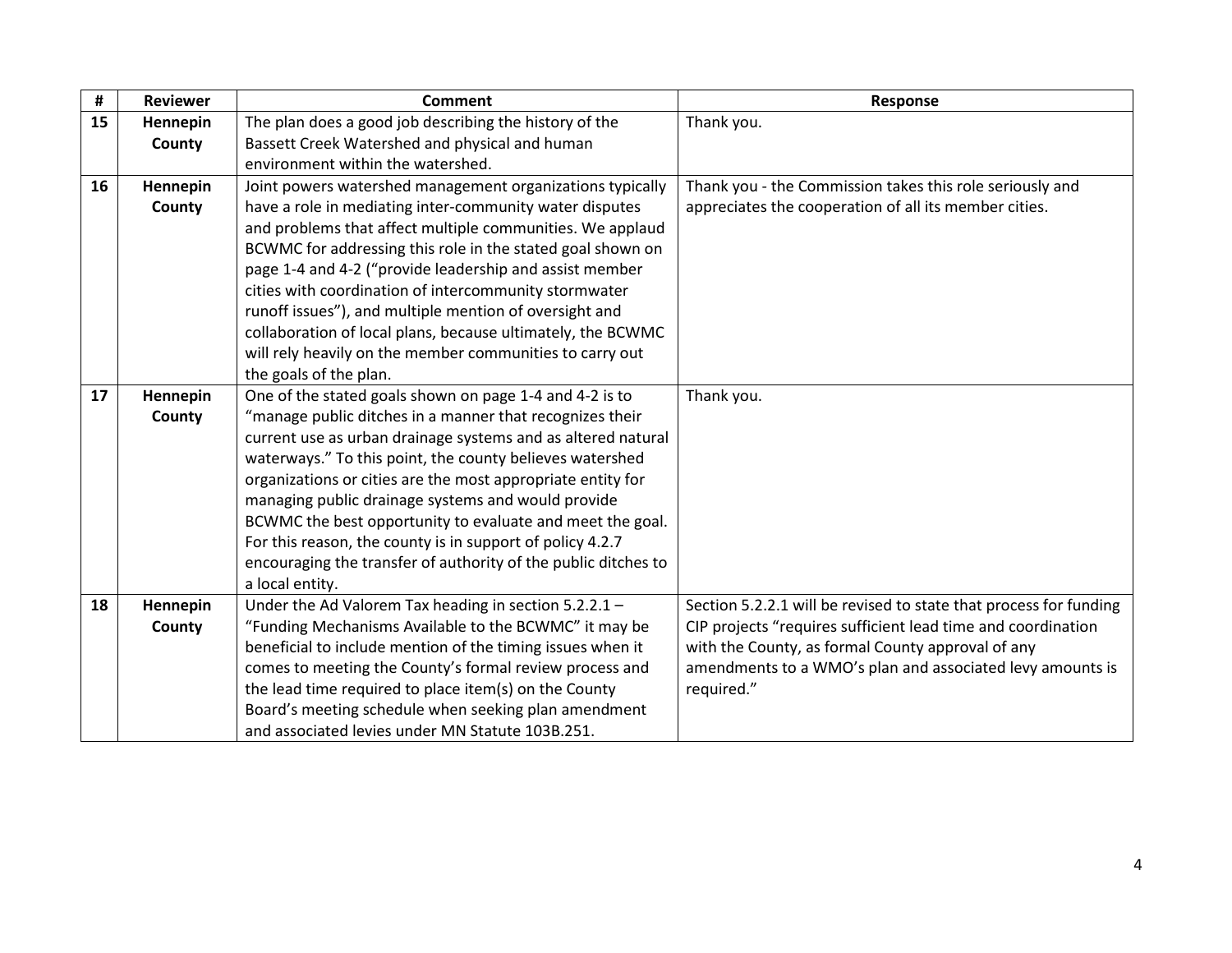| #  | <b>Reviewer</b> | Comment                                                         | <b>Response</b>                                                 |
|----|-----------------|-----------------------------------------------------------------|-----------------------------------------------------------------|
| 19 | Hennepin        | Staff would like to commend BCWMC for their past actions        | Thank you.                                                      |
|    | County          | of implementing projects to address water quality and           |                                                                 |
|    |                 | quantity issues, and identifying future projects in the Plan's  |                                                                 |
|    |                 | Capital Improvement Program to address identified needs.        |                                                                 |
|    |                 | Staff is supportive of needed projects that protect and         |                                                                 |
|    |                 | restore our area water resources and meets the County's         |                                                                 |
|    |                 | goal of keeping the county's waters clean and healthy.          |                                                                 |
| 20 | <b>MDNR</b>     | We have appreciated the opportunity to actively participate     | Thank you - the Commission is pleased the plan development      |
|    |                 | in the development of this plan over the past two years. We     | process worked well for the MDNR.                               |
|    |                 | feel that the plan satisfactorily addresses most of the issues  |                                                                 |
|    |                 | the DNR raised in our 2012 initial input letter, as well as the |                                                                 |
|    |                 | additional input that we offered at workshops throughout        |                                                                 |
|    |                 | the plan development process.                                   |                                                                 |
| 21 | <b>MDNR</b>     | Rare Species: We appreciate your attention to the DNR           | The Commission agrees that rare and endangered species          |
|    |                 | Natural Heritage Information System (NHIS) database for         | within the watershed are important to understand and            |
|    |                 | rare species presented in the Bassett Creek Watershed           | protect. Policies 86 and 87 in Section 4.2.8 include activities |
|    |                 | Management Plan under section 2.9 Natural Communities           | such as cooperating with the MDNR on protection of these        |
|    |                 | and Rare Species (p. 2-54). The presence of rare species is     | species and submitting data to the MDNR on the presences of     |
|    |                 | one indication of the health of a watershed, where plant and    | these species.                                                  |
|    |                 | animal diversity help the landscape to maintain important       |                                                                 |
|    |                 | watershed functions. We encourage you to continue to            |                                                                 |
|    |                 | develop goals and policies to protect habitat for rare species  |                                                                 |
|    |                 | within the watershed, as identified in the Gap Analysis,        |                                                                 |
|    |                 | Stream and Lake Management.                                     |                                                                 |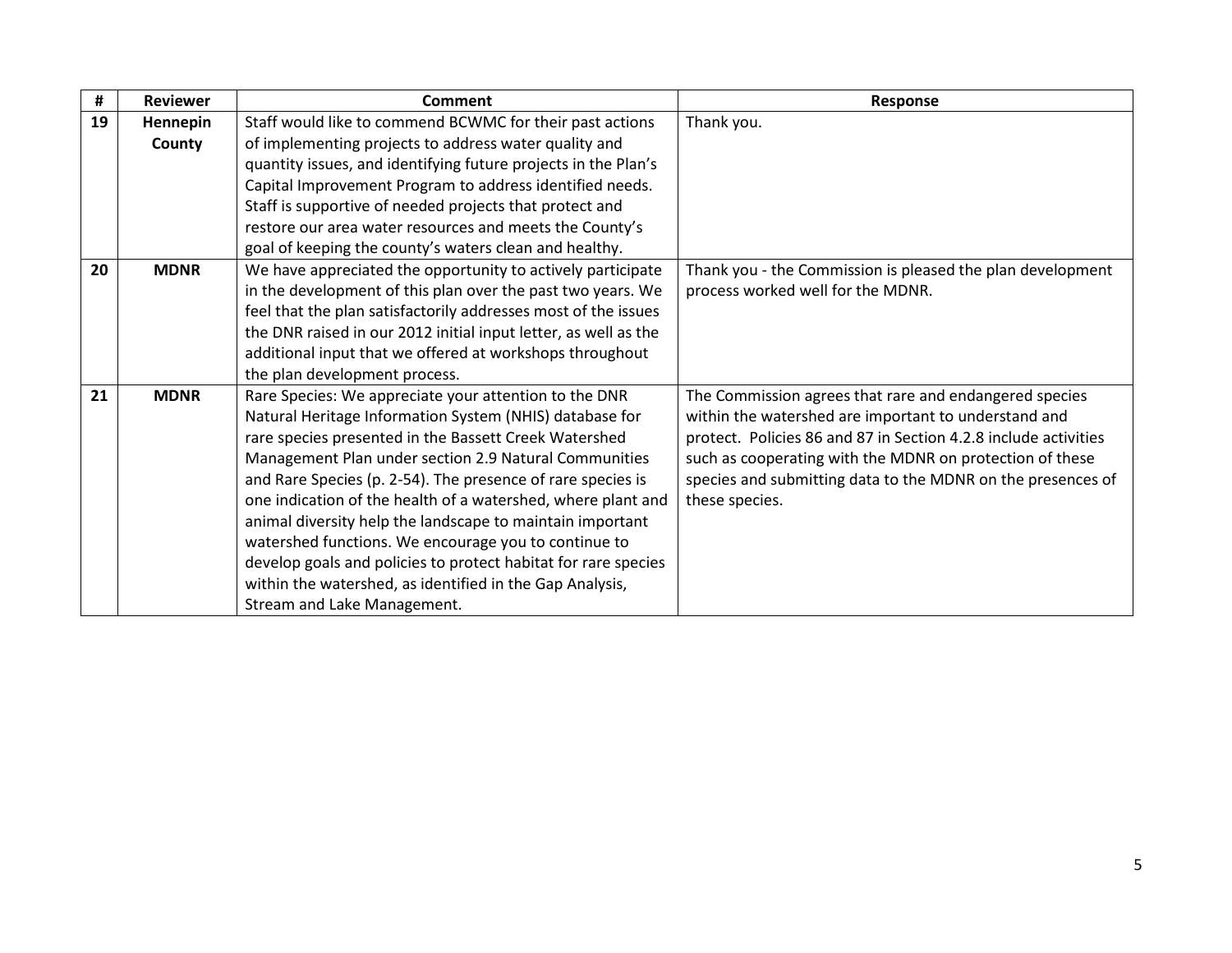| #  | <b>Reviewer</b> | Comment                                                         | Response                                                         |
|----|-----------------|-----------------------------------------------------------------|------------------------------------------------------------------|
| 22 | <b>MDNR</b>     | Rare Species: Please note however, that the publication of      | The last paragraph of Page 2-54 will be revised to omit general  |
|    |                 | exact locational information may threaten the continued         | descriptions of species location and omit reference to Figure    |
|    |                 | existence of some rare species and therefore is considered      | 2-10 in the discussion of rare species. NHIS data will not be    |
|    |                 | nonpublic data under Minnesota Statute 84.0872. We would        | included in Figure 2-10, which will instead include sites of     |
|    |                 | prefer that the specific language regarding rare species        | biological significance, greenway corridors, and other           |
|    |                 | locations (paragraph 2, p. 2-54) be omitted. We believe it is   | applicable natural resources data.                               |
|    |                 | more productive to concentrate on the integrity of the          |                                                                  |
|    |                 | habitat areas within which the species are found. In this       |                                                                  |
|    |                 | same vein, Figure 2-10, which illustrates general locations     |                                                                  |
|    |                 | for rare species, might better illustrate Sites of Biodiversity |                                                                  |
|    |                 | Significance, Central Region Regionally Significant Ecological  |                                                                  |
|    |                 | Areas, parks and naturally vegetated greenways within the       |                                                                  |
|    |                 | watershed that need protection. We suggest this as a            |                                                                  |
|    |                 | strategy for identifying priority areas for management of       |                                                                  |
|    |                 | rare species and habitat within the watershed.                  |                                                                  |
| 23 | <b>MDNR</b>     | Watershed Projects: We appreciate your interest in the soft     | Policies 81, 84 and 85 refer to the use of native plants in      |
|    |                 | armoring of shorelines. We recommend the use of native          | shorelines and open spaces. The Commission and its member        |
|    |                 | plants for shoreline stabilization, buffers, and erosion        | cities and consultants will use (and be asked to use) this plant |
|    |                 | control for Bassett Creek projects, because of the potential    | list for future projects. A recommendation to use this list will |
|    |                 | resources they provide for native pollinators. We               | be considered during a revision of the Commission's              |
|    |                 | recommend a query of the DNR Restore Your Shore Native          | "Requirements Document" (Appendix G).                            |
|    |                 | Plant Encyclopedia for a list of plants that may be             |                                                                  |
|    |                 | appropriate for different sites within Bassett Creek (found     |                                                                  |
|    |                 | at:                                                             |                                                                  |
|    |                 | https://webapps8.dnr.state.mn.us/restoreyourshore/search        |                                                                  |
|    |                 | ?type=resetreturned).                                           |                                                                  |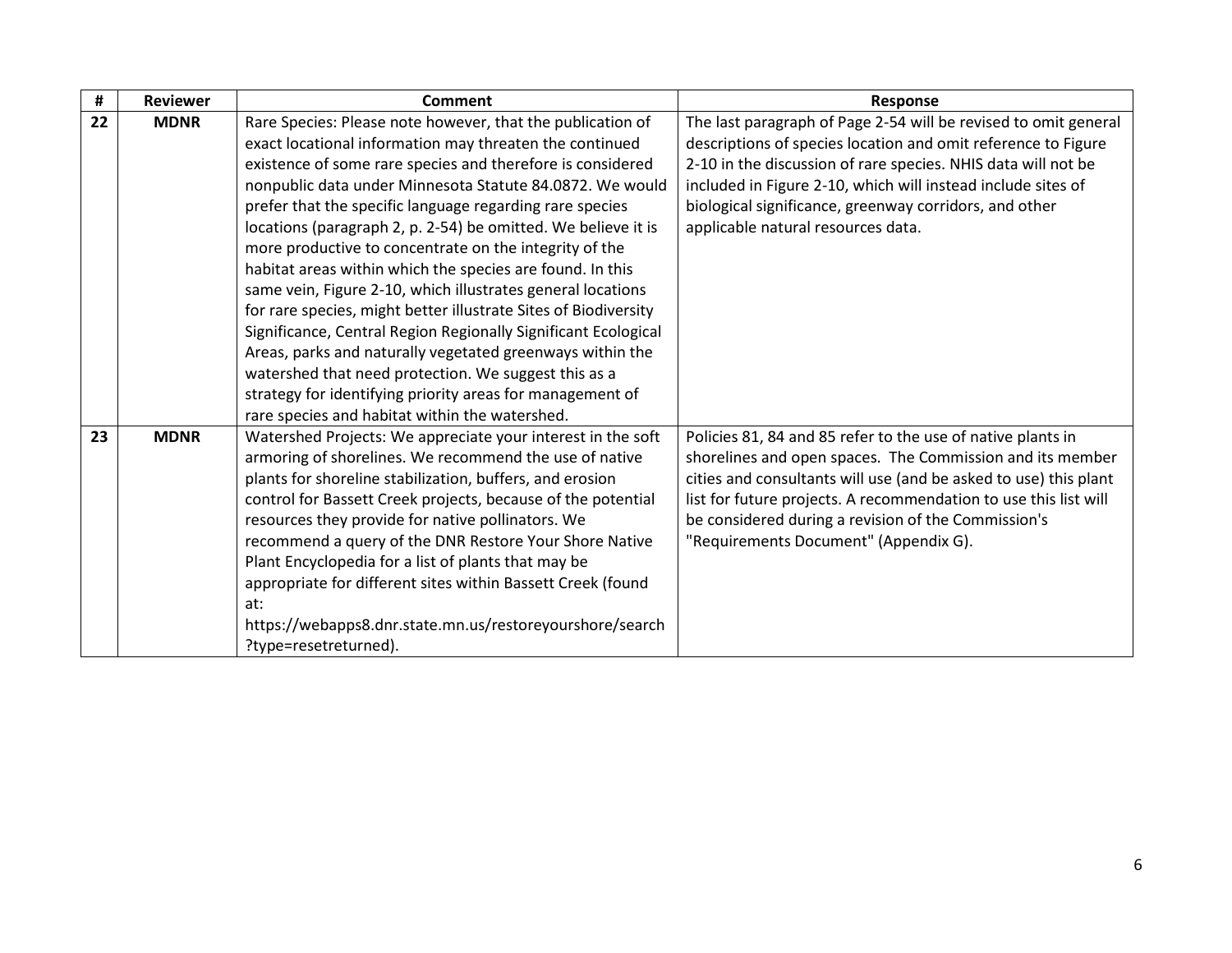| $\pmb{\sharp}$ | <b>Reviewer</b>    | <b>Comment</b>                                                                                                                                                                                                                                                                                               | Response                                                                                               |
|----------------|--------------------|--------------------------------------------------------------------------------------------------------------------------------------------------------------------------------------------------------------------------------------------------------------------------------------------------------------|--------------------------------------------------------------------------------------------------------|
| 24             | <b>MDNR</b>        | Watershed Projects: In addition to shorelines, the DNR                                                                                                                                                                                                                                                       | Policies 81, 84 and 85 refer to the use of native plants in                                            |
|                |                    | would appreciate the use of native plants in future                                                                                                                                                                                                                                                          | shorelines and open spaces. The Commission and its member                                              |
|                |                    | development of parks, trails, and additional landscaping                                                                                                                                                                                                                                                     | cities and consultants will use (and be asked to use) this plant                                       |
|                |                    | projects that may result in urban greenspaces within Bassett                                                                                                                                                                                                                                                 | list for future projects. A recommendation to use this list will                                       |
|                |                    | Creek. The use of native plants may increase habitat for                                                                                                                                                                                                                                                     | be considered during a revision of the Commission's                                                    |
|                |                    | native wildlife in an urban setting. Native plant resources                                                                                                                                                                                                                                                  | "Requirements Document" (Appendix G).                                                                  |
|                |                    | can be found on the MnDNR Landscaping with Native Plants<br>website:                                                                                                                                                                                                                                         |                                                                                                        |
|                |                    | http://www.dnr.state.mn.us/gardens/nativeplants/index.ht                                                                                                                                                                                                                                                     |                                                                                                        |
|                |                    | ml. The use of native plants for both soft armoring and                                                                                                                                                                                                                                                      |                                                                                                        |
|                |                    | landscaping projects may help to address the biodiversity                                                                                                                                                                                                                                                    |                                                                                                        |
|                |                    | concerns identified during the Gaps analysis (ranked #8).                                                                                                                                                                                                                                                    |                                                                                                        |
| 25             | <b>MDNR</b>        | Watershed Projects: Before any watershed project is                                                                                                                                                                                                                                                          | The Plan will be revised to include a requirement in Policy 86                                         |
|                |                    | implemented, we recommend a review of the NHIS                                                                                                                                                                                                                                                               | that the BCWMC will review the Natural Heritage Information                                            |
|                |                    | database. The NHIS is continually updated as new                                                                                                                                                                                                                                                             | System during the design phase of every Commission project.                                            |
|                |                    | information becomes available and will include current                                                                                                                                                                                                                                                       |                                                                                                        |
|                |                    | records and surveys. It is our policy that NHIS reviews are                                                                                                                                                                                                                                                  |                                                                                                        |
|                |                    | not considered valid if it has been more than one year since                                                                                                                                                                                                                                                 |                                                                                                        |
|                |                    | the review.                                                                                                                                                                                                                                                                                                  |                                                                                                        |
| 26             | <b>MDNR</b>        | Appendix G. Requirements for Improvements and                                                                                                                                                                                                                                                                | The Plan will be revised as suggested.                                                                 |
|                |                    | Development Proposals, Section 9.1 Regulatory Agencies-                                                                                                                                                                                                                                                      |                                                                                                        |
|                |                    | MN DNR (page 45) refers to the DNR Division of Waters.                                                                                                                                                                                                                                                       |                                                                                                        |
|                |                    | Since the previous version of this Plan, the Divisions of                                                                                                                                                                                                                                                    |                                                                                                        |
|                |                    | Waters and Ecological Resources have merged. The                                                                                                                                                                                                                                                             |                                                                                                        |
|                |                    | information should direct readers to: the DNR Division of                                                                                                                                                                                                                                                    |                                                                                                        |
|                |                    | Ecological and Water Resources, Central Region                                                                                                                                                                                                                                                               |                                                                                                        |
|                |                    | Headquarters, 1200 Warner Road, St. Paul, Minnesota                                                                                                                                                                                                                                                          |                                                                                                        |
|                |                    | 55106, (651) 259-5845.                                                                                                                                                                                                                                                                                       |                                                                                                        |
|                |                    |                                                                                                                                                                                                                                                                                                              |                                                                                                        |
|                |                    |                                                                                                                                                                                                                                                                                                              |                                                                                                        |
|                |                    |                                                                                                                                                                                                                                                                                                              |                                                                                                        |
|                |                    |                                                                                                                                                                                                                                                                                                              |                                                                                                        |
|                |                    |                                                                                                                                                                                                                                                                                                              |                                                                                                        |
| 27             | <b>Met Council</b> | Council staff commend the BCWMC for preparation of a<br>comprehensive and thorough plan. Council staff also<br>appreciate that the BCWMC involved reviewing agencies<br>early in the plan preparation process, thereby addressing<br>major Council comments and concerns prior to the draft<br>plan release. | Thank you - the Commission is pleased the plan development<br>process worked well for the Met Council. |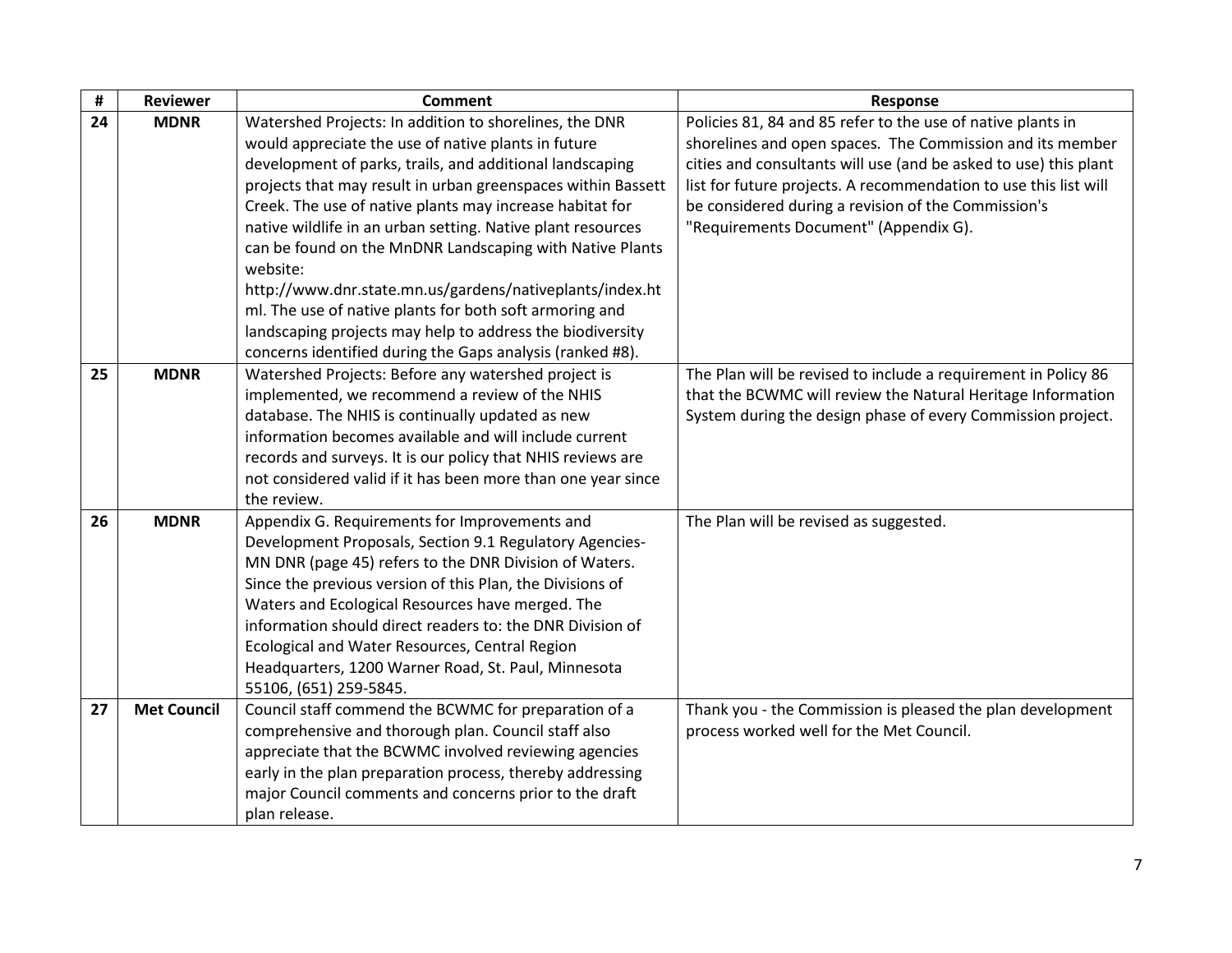| #  | <b>Reviewer</b>    | <b>Comment</b>                                                | Response                                                 |
|----|--------------------|---------------------------------------------------------------|----------------------------------------------------------|
| 28 | <b>Met Council</b> | In addition, Council staff commend the BCWMC for including    | Thank you.                                               |
|    |                    | the following in the draft plan: Clear, concise vision        |                                                          |
|    |                    | statement to provide strategic direction; Policies that       |                                                          |
|    |                    | require retention of on-site runoff from new development,     |                                                          |
|    |                    | redevelopment, and linear projects consistent with the        |                                                          |
|    |                    | MPCA's Minimal Impact Design Standards (MIDS)                 |                                                          |
|    |                    | performance goals (Policies 12 and 32); Policy that           |                                                          |
|    |                    | recommends collaboration with local and state agencies to     |                                                          |
|    |                    | understand groundwater-surface water interactions and         |                                                          |
|    |                    | development of management strategies that consider            |                                                          |
|    |                    | protection of both resources (Policy 47) as well as inclusion |                                                          |
|    |                    | of groundwater resources (both bedrock and surficial          |                                                          |
|    |                    | aquifers) in the Land and Water Resource Inventory (Section   |                                                          |
|    |                    | 2.5 .2); Adoption of Atlas 14 as primary source of rainfall   |                                                          |
|    |                    | statistical information for the region; A monitoring plan     |                                                          |
|    |                    | directing collection of biological water quality data on the  |                                                          |
|    |                    | BCWMC's lakes and streams; An education and outreach          |                                                          |
|    |                    | plan directed toward dissemination of information to          |                                                          |
|    |                    | citizens, policymakers, city staff, educations and others.    |                                                          |
| 29 | <b>Met Council</b> | Section 5. Implementation. Table 5-3. Council staff           | Table 5-3 of the Plan will be revised to include as many |
|    |                    | recommend inclusion of an narrative explanation or table      | estimated costs and estimated years of implementation as |
|    |                    | footnote on those CIP items where an estimated capital cost   | possible. The Commission understands that updates to the |
|    |                    | is listed without assignment to a specific year during period | table will require future plan amendments as outlined in |
|    |                    | 2015-2025 for implementation. One example is item ML-17       | Section 5.5 of the Plan.                                 |
|    |                    | In-lake alum treatment of Medicine Lake, with an estimated    |                                                          |
|    |                    | cost of \$1,400,000 yet no estimated date of implementation.  |                                                          |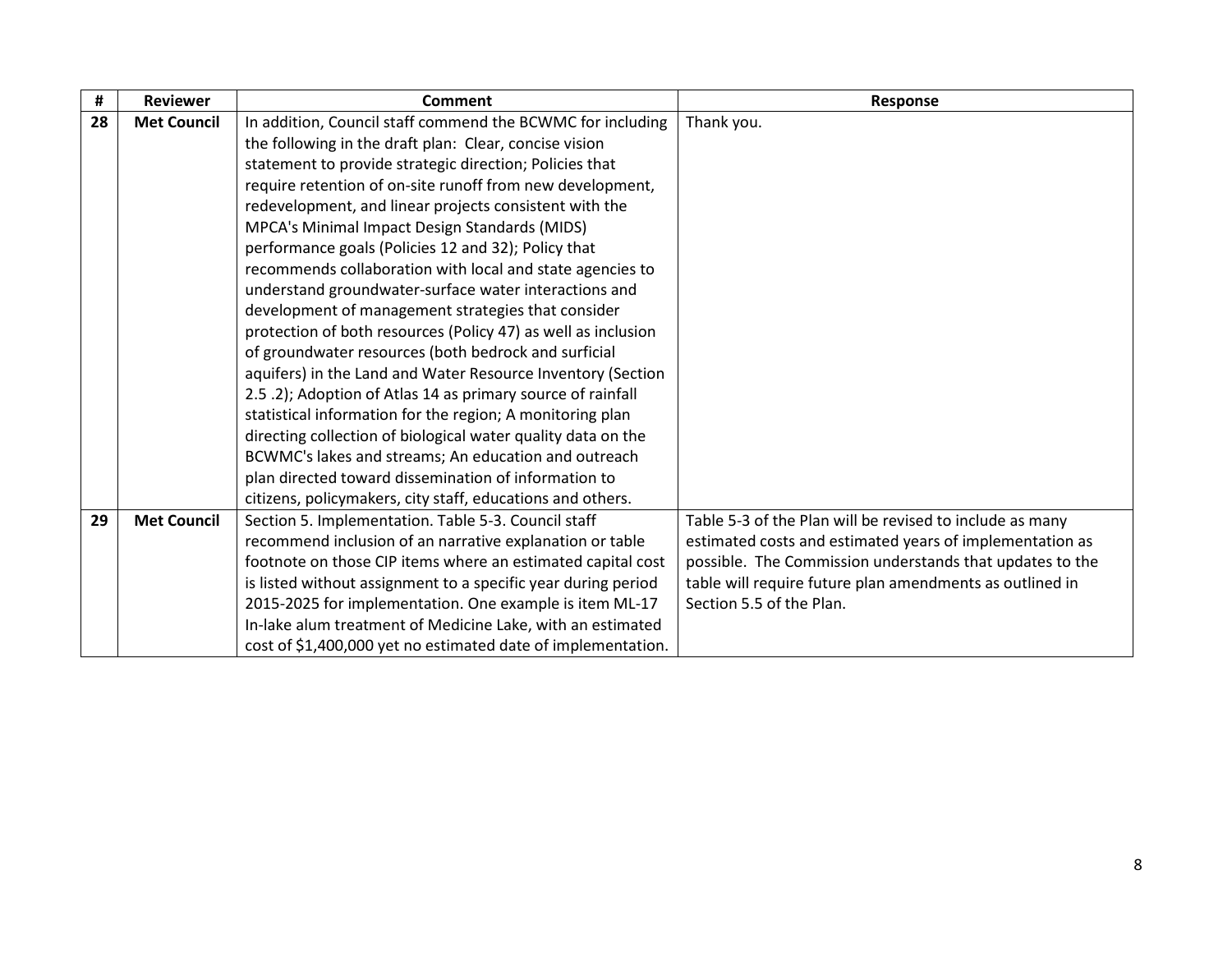| #  | <b>Reviewer</b>    | <b>Comment</b>                                                                                                                                                                                                                                                                                                                                                                                                                                                                                                                                                                                                                                                                                                                          | <b>Response</b>                                                                                                                                                                                                                                                                                                                                                                                                                                                                                                                                                                                                                                                                                                                                                                                                                                                                                                                                                                                                                                                                                 |
|----|--------------------|-----------------------------------------------------------------------------------------------------------------------------------------------------------------------------------------------------------------------------------------------------------------------------------------------------------------------------------------------------------------------------------------------------------------------------------------------------------------------------------------------------------------------------------------------------------------------------------------------------------------------------------------------------------------------------------------------------------------------------------------|-------------------------------------------------------------------------------------------------------------------------------------------------------------------------------------------------------------------------------------------------------------------------------------------------------------------------------------------------------------------------------------------------------------------------------------------------------------------------------------------------------------------------------------------------------------------------------------------------------------------------------------------------------------------------------------------------------------------------------------------------------------------------------------------------------------------------------------------------------------------------------------------------------------------------------------------------------------------------------------------------------------------------------------------------------------------------------------------------|
| 30 | <b>Met Council</b> | Section 4.2.1 Water Quality Policies. The plan does a good<br>job of compiling policies primarily concerned with<br>improvement (or "restoration") of water bodies that are<br>impaired based on presences of a specific pollutant. Council<br>staff recommend addition and strengthening of language<br>which addresses how the BCWMC will allocate funds and<br>energies to protect those water bodies which currently meet<br>water quality standards but may be threatened by future<br>watershed activities, development, or redevelopment.                                                                                                                                                                                        | The Commission is very concerned with the protection of<br>water bodies that currently meet water quality standards. As<br>such, Policy 8 (Section 4.2.1) states that the Commission will<br>continue to identify opportunities to achieve and maintain<br>excellent water quality in priority water bodies. The<br>Commission believes this will be accomplished through<br>multiple policies in the draft Plan including policies to continue<br>an intensive monitoring program to identify and act quickly<br>when water quality begins to decline (Policy 9). (The in-lake<br>alum treatment currently slated for 2015 in Twin Lake is a<br>perfect example of the Commission responding quickly to<br>maintain excellent water quality in a lake that already meets<br>state standards but which is threatened by changes in annual<br>summer temperatures.) Additionally, the adoption of MIDS,<br>buffers requirements, and other requirements for<br>developments and redevelopments will work to both protect<br>and improve the quality of water bodies throughout the<br>watershed. |
| 31 | <b>Met Council</b> | Finally, Council staff reminds the BCWMC that the Council is<br>committed to producing a number of technical items that<br>will assist the BCWMC with its water quality and educational<br>policies, including 1) the Bassett Creek section of the<br>Comprehensive Waters Quality Assessment of Select<br>Metropolitan Area Streams and associated plain language<br>factsheet (published at<br>www.metrocouncil.org/streams/Mississippi/); 2) Annual<br>WOMP (Watershed Outlet Monitoring Program) daily<br>average flow and water quality data; 3) Annual and monthly<br>estimates of pollutant loads of the Bassett Creek WOMP<br>station; and 4) Annual summary reports of water quality,<br>flow, and loads for the WOMP station. | Thank you. The Commission looks forward to continuing its<br>partnership with the Met Council.                                                                                                                                                                                                                                                                                                                                                                                                                                                                                                                                                                                                                                                                                                                                                                                                                                                                                                                                                                                                  |
| 32 | <b>MPRB</b>        | Page 2-20, 2-22. 2-54: The park name is "Theodore Wirth<br>Regional Park."                                                                                                                                                                                                                                                                                                                                                                                                                                                                                                                                                                                                                                                              | The Plan will be revised as suggested.                                                                                                                                                                                                                                                                                                                                                                                                                                                                                                                                                                                                                                                                                                                                                                                                                                                                                                                                                                                                                                                          |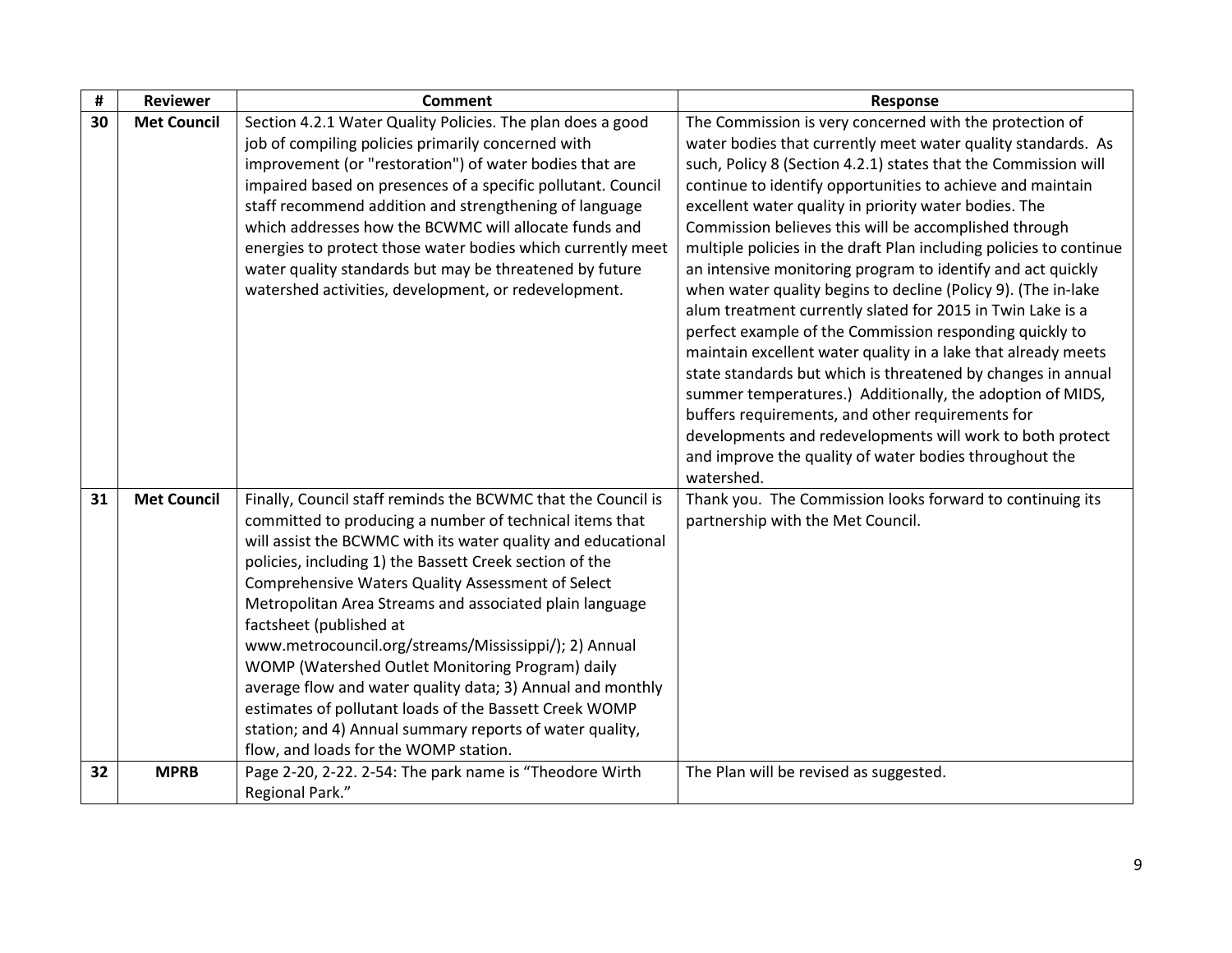| $\pmb{\sharp}$ | <b>Reviewer</b> | <b>Comment</b>                                                | Response                                                          |
|----------------|-----------------|---------------------------------------------------------------|-------------------------------------------------------------------|
| 33             | <b>MPRB</b>     | Figure 2-7: New JWC emergency well and existing reservoir     | An exact location for this well has not yet been determined.      |
|                |                 | in Wirth Park is not shown in the figure.                     | The well cannot be included in Figure 2-7. The text on page 2-8   |
|                |                 |                                                               | will be revised to note that this well is planned.                |
| 34             | <b>MPRB</b>     | Page 2-8, 9: Should Joint Waters Commission be included in    | Text will be added identifying the JWC and noting that the JWC    |
|                |                 | this list, including adding the new well in the Theo Wirth    | plans to construct an emergency supply well near Theodore         |
|                |                 | Park which serves the JWV to the list?                        | Wirth Park.                                                       |
| 35             | <b>MPRB</b>     | P5-16, Figure 5.1: Comment: MPRB CIP and budgets now          | Table 5-1 - Project Costs Eligible for BCWMC Reimbursement -      |
|                |                 | require planning staff time to be funded through project      | includes the following under "Project costs eligible for          |
|                |                 | funding for staff administration.                             | reimbursement from BCWMC" column: "City staff time and            |
|                |                 |                                                               | expenses (if requested prior to levy certification)."             |
| 36             | <b>MPRB</b>     | Table 2-3: Spring Lake has a canoe dock and public trail      | Table 2-3 will be revised as suggested.                           |
|                |                 | access, it discharges to the Bassett Creek Tunnel, and is     |                                                                   |
|                |                 | regularly monitored by MPRB. Table may need correction.       |                                                                   |
| 37             | <b>MPRB</b>     | Table 2-5: Should Spring Lake be here and listed for chloride | Tables 2-3 and 2-5 will be revised to include a chloride          |
|                |                 | impairment?                                                   | impairment for Spring Lake.                                       |
| 38             | <b>MPRB</b>     | 2.10.1.4 and Page 2-56, Figure 2-18: Wirth Lake boat launch   | Section 2.10.1.4 will be revised to include this information      |
|                |                 | is closed. A beach boardwalk and a lake boardwalk were        | about Wirth Lake.                                                 |
|                |                 | added for public access, a winter aeration system operates    |                                                                   |
|                |                 | on the lake to help fish survive low oxygen conditions.       |                                                                   |
| 39             | <b>MPRB</b>     | Figure 2-4: Bassett Creek lagoon just N of Wirth Lake could   | Figure 2-4 will be revised to include this sedimentation site.    |
|                |                 | be added as a sedimentation site.                             |                                                                   |
| 40             | <b>MPRB</b>     | Figure 2-14: Is the Hwy-55 control structure location correct | Figure 2-14 incorrectly shows the location of the Hwy 55          |
|                |                 | on this figure? I thought it was just upstream of Wirth Lake  | control structure. The figure will be revised to show its correct |
|                |                 | on the N side of Hwy 55. Is there another control structure   | location just upstream of Wirth Lake on the north side of Hwy     |
|                |                 | missing from this figure that should be added in that         | 55. We will also confirm that the other project feature           |
|                |                 | location?                                                     | locations are shown correctly.                                    |
| 41             | <b>MPRB</b>     | Page 3-5: Consider re-evaluating floodplain (and structure    | Policy 25 (Section 4.2.2) indicates the Commission will           |
|                |                 | performance) under Atlas-14 rainfall conditions to            | reevaluate flood elevations and flood risk based on Atlas 14.     |
|                |                 | determine any potential changes in flood areas.               | Policy 31 (Section 4.2.2) requires no net increase in peak flow   |
|                |                 |                                                               | rates resulting from the 2-year, 10-year, and 100-year events;    |
|                |                 |                                                               | the BCWMC Rules and Requirements document will further            |
|                |                 |                                                               | specify the methods/data to be used in demonstrating              |
|                |                 |                                                               | compliance with this requirement, and will reference Atlas 14.    |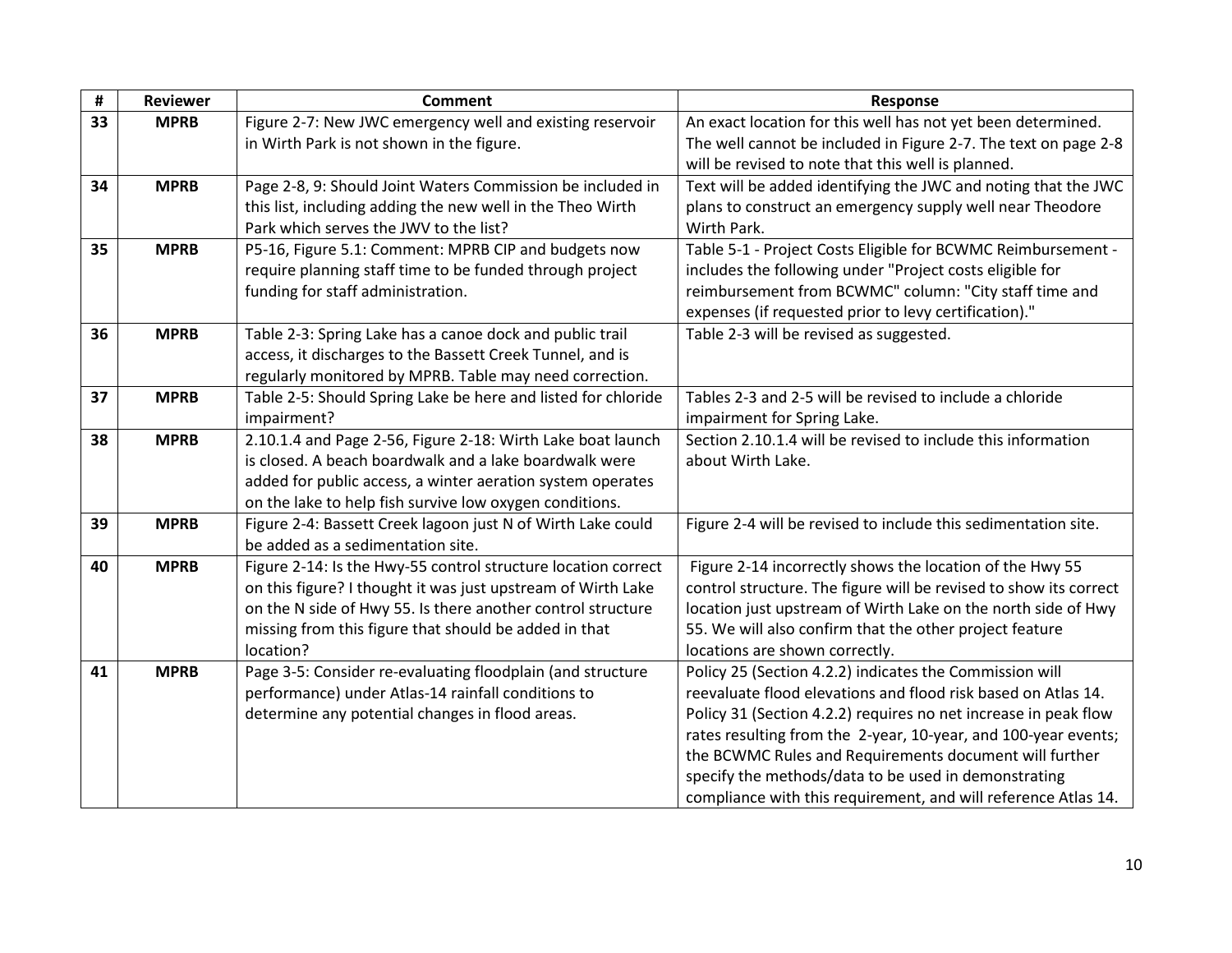| #  | <b>Reviewer</b> | <b>Comment</b>                                                  | Response                                                       |
|----|-----------------|-----------------------------------------------------------------|----------------------------------------------------------------|
| 42 | <b>MPRB</b>     | General comment: The Commission may want to mention in          | A new subsection will be added to Section 5.1.3. (i.e., State  |
|    |                 | the plan that there are NRHP eligible or listed                 | Historic Preservation Office) to note that there are NRHP      |
|    |                 | areas/properties in the watershed which require review by       | eligible or listed areas/properties in the watershed, which    |
|    |                 | SHPO for state and federal funded projects and all USACE        | require review by SHPO for state and federal funded projects   |
|    |                 | projects (which include all of the MPRB land in the Grand       | and for all USACE projects. The new subsection will also note  |
|    |                 | Rounds).                                                        | that this includes all of the MPRB land in the Grand Rounds.   |
| 43 | <b>MPRB</b>     | General comment: The Commission may want to mention             | When modeling channel conditions, the cross sections used in   |
|    |                 | that there is preexisting and historic infrastructure along the | the model reflect current conditions, which would include      |
|    |                 | creek that may need to be taken into consideration during       | historic infrastructure. Whether such infrastructure can be    |
|    |                 | flood modeling like at the historic Fruen Mill site.            | altered or removed is a permitting issue (see above comment    |
|    |                 |                                                                 | and response).                                                 |
| 44 | <b>MPRB</b>     | General comments on 2015 - 2025 CIP: WTH-2 Wirth Lake           | Table 5-3 will be revised to remove project WTH-2.             |
|    |                 | pond is not a desired option to MPRB. Feasibility of other      |                                                                |
|    |                 | treatment options should also be evaluated.                     |                                                                |
| 45 | <b>MPRB</b>     | General comments on 2015 - 2025 CIP: 2-17-CRM-                  | CIP project 2017 CR-M in Table 5-3 is the restoration of the   |
|    |                 | expansion of project upstream to Glenwood Ave is needed         | main stem channel between Cedar Lake Road and Irving Ave.      |
|    |                 | as funding in 2012-15 project was not sufficient for this       | The project can be expanded upstream to Glenwood Avenue,       |
|    |                 | project.                                                        | as requested, but the MPRB/City of Minneapolis need to         |
|    |                 |                                                                 | provide a budget estimate for the expanded project. If the     |
|    |                 |                                                                 | project is expanded, the name of the project would be          |
|    |                 |                                                                 | changed to "Main Stem Channel Restoration, Glenwood Ave.       |
|    |                 |                                                                 | to Irving Ave."                                                |
| 46 | <b>MPRB</b>     | General comments on 2015 - 2025 CIP: BC-5 needs further         | Project BC-5; water quality improvements in Bryn Mawr          |
|    |                 | discussion with MPRB and City of Minneapolis.                   | Meadows will be thoroughly discussed with the MPRB and the     |
|    |                 |                                                                 | City of Minneapolis before a feasibility study is initiated.   |
| 47 | <b>MPRB</b>     | General comments on 2015 - 2025 CIP: BC-7 dredging of           | Project BC-7 could be expanded to include the area between     |
|    |                 | additional sediment deltas in Wirth Park section of creek       | Golden Valley Road and Penn Ave in Wirth Park, but the         |
|    |                 | between Golden Valley Road and Penn Ave may also be             | MPRB/City of Minneapolis need to provide a budget estimate     |
|    |                 | needed.                                                         | for the expanded project. If the project is expanded, the name |
|    |                 |                                                                 | of the project would be changed to "Dredging of accumulated    |
|    |                 |                                                                 | sediment in Main Stem of Bassett Creek in Wirth Park just      |
|    |                 |                                                                 | north of Highway 55, and between Golden Valley Road and        |
|    |                 |                                                                 | Penn Ave.                                                      |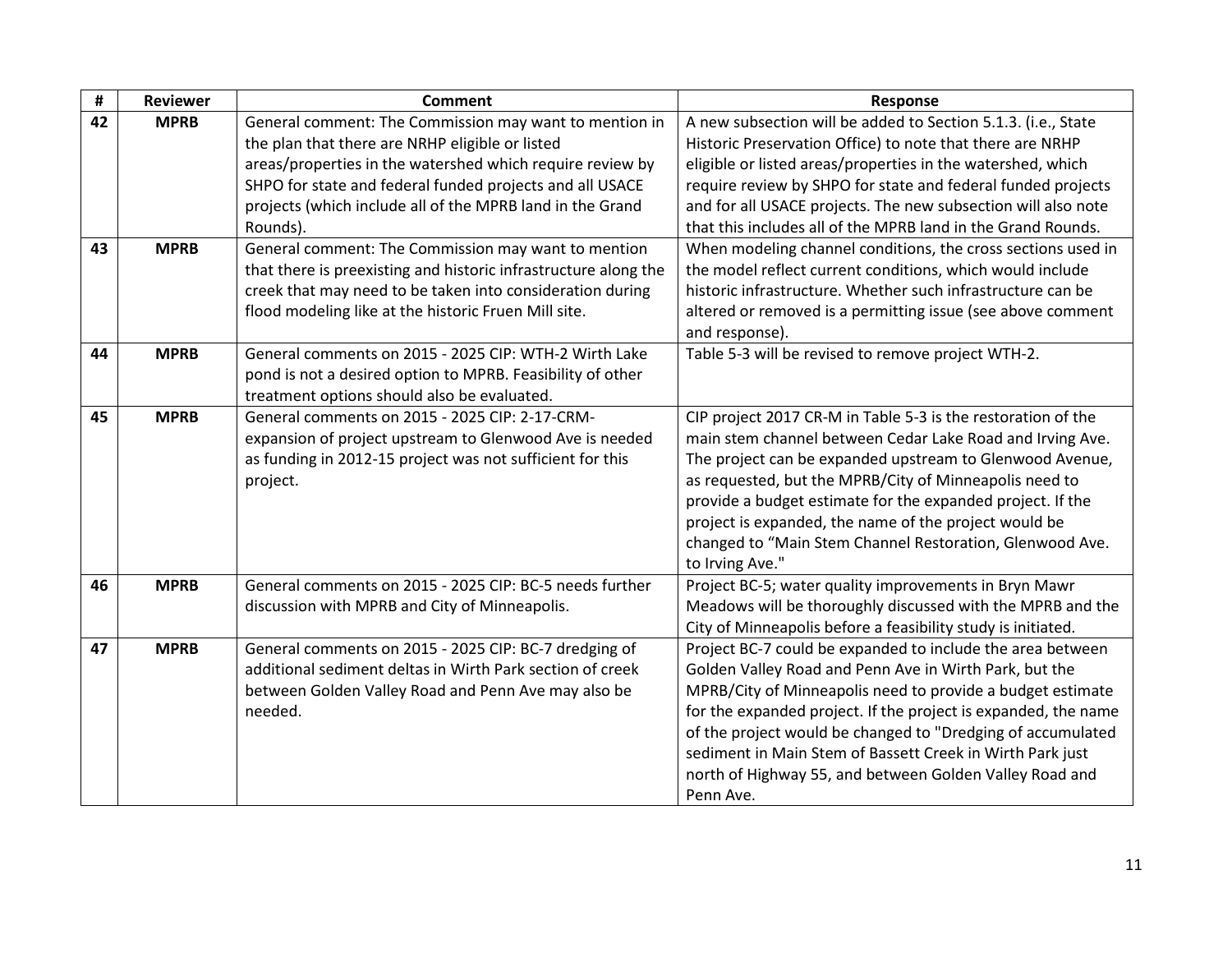| #  | <b>Reviewer</b> | <b>Comment</b>                                                | Response                                                       |
|----|-----------------|---------------------------------------------------------------|----------------------------------------------------------------|
| 48 | <b>MDA</b>      | As implementation projects within the boundaries of the       | Policies 81, 84 and 85 refer to the use of native plants in    |
|    |                 | Bassett Creek Watershed commence, you are encouraged to       | shorelines and open spaces. The Commission and its member      |
|    |                 | review pollinator guidance developed by the MDA and its       | cities and consultants will use (and be asked to use) native   |
|    |                 | partners. There may be opportunities to incorporate           | plant lists and pollinator guidance for future projects. A     |
|    |                 | pollinator habitat when capital improvement projects are      | recommendation to use this list/guidance will be considered    |
|    |                 | constructed. You are referred to the following documents:     | during a revision of the Commission's "Requirements            |
|    |                 |                                                               | Document" (Appendix G).                                        |
| 49 | <b>MDA</b>      | 1. Agricultural Landscapes (PDF: 919 KB / 6 pages)            |                                                                |
| 50 | <b>MDA</b>      | 2. Yards and Gardens (PDF: 7.83 MB / 6 pages)                 |                                                                |
| 51 | <b>MDA</b>      | Roadsides and Rights-of-ways (PDF: 3.57 MB / 4 pages)         |                                                                |
| 52 | <b>MDA</b>      | Also attached are MDA drainage recommendations, which         | Thank you.                                                     |
|    |                 | apply primarily to agricultural areas of the state. There may |                                                                |
|    |                 | be some applicable recommendations within this document.      |                                                                |
| 53 | <b>MnDOT</b>    | Page 4-12, #70: Please add that MnDOT is the WCA LGU on       | Policy 60 will be revised to include MnDOT as the LGU for its  |
|    |                 | its right-of-way.                                             | right-of-ways. (Policy 70 lists the communities where the      |
|    |                 |                                                               | Commission is the LGU so it would not be appropriate to        |
|    |                 |                                                               | revise this policy.)                                           |
| 54 | <b>MnDOT</b>    | Appendix G, page 7: The trigger does not match the MID's      | The Commission's Requirements Document (shown in               |
|    |                 | trigger and the road base disturbance language is not the     | Appendix G) will be revised to incorporate the new policies of |
|    |                 | same as the underlying soil disturbance language from         | this draft Plan including MIDS.                                |
|    |                 | MID's. From page 4-6 of the plan, it sounds like the WMC is   |                                                                |
|    |                 | adopting the MIDs package. Please update the trigger and      |                                                                |
|    |                 | language in this section to match MID's.                      |                                                                |
| 55 | <b>MnDOT</b>    | Appendix G, Table C: Same comment as above.                   | The Commission's Requirements Document (shown in               |
|    |                 |                                                               | Appendix G) will be revised to incorporate the new policies of |
|    |                 |                                                               | this draft Plan including MIDS.                                |
| 56 | <b>MnDOT</b>    | I only looked briefly through Appendix G. There may be        | The Commission's Requirements Document (shown in               |
|    |                 | other instances where the language is not the same as         | Appendix G) will be revised to incorporate the new policies of |
|    |                 | MID's; recommend updating all discrepancies in the            | this draft Plan including MIDS.                                |
|    |                 | appendix section.                                             |                                                                |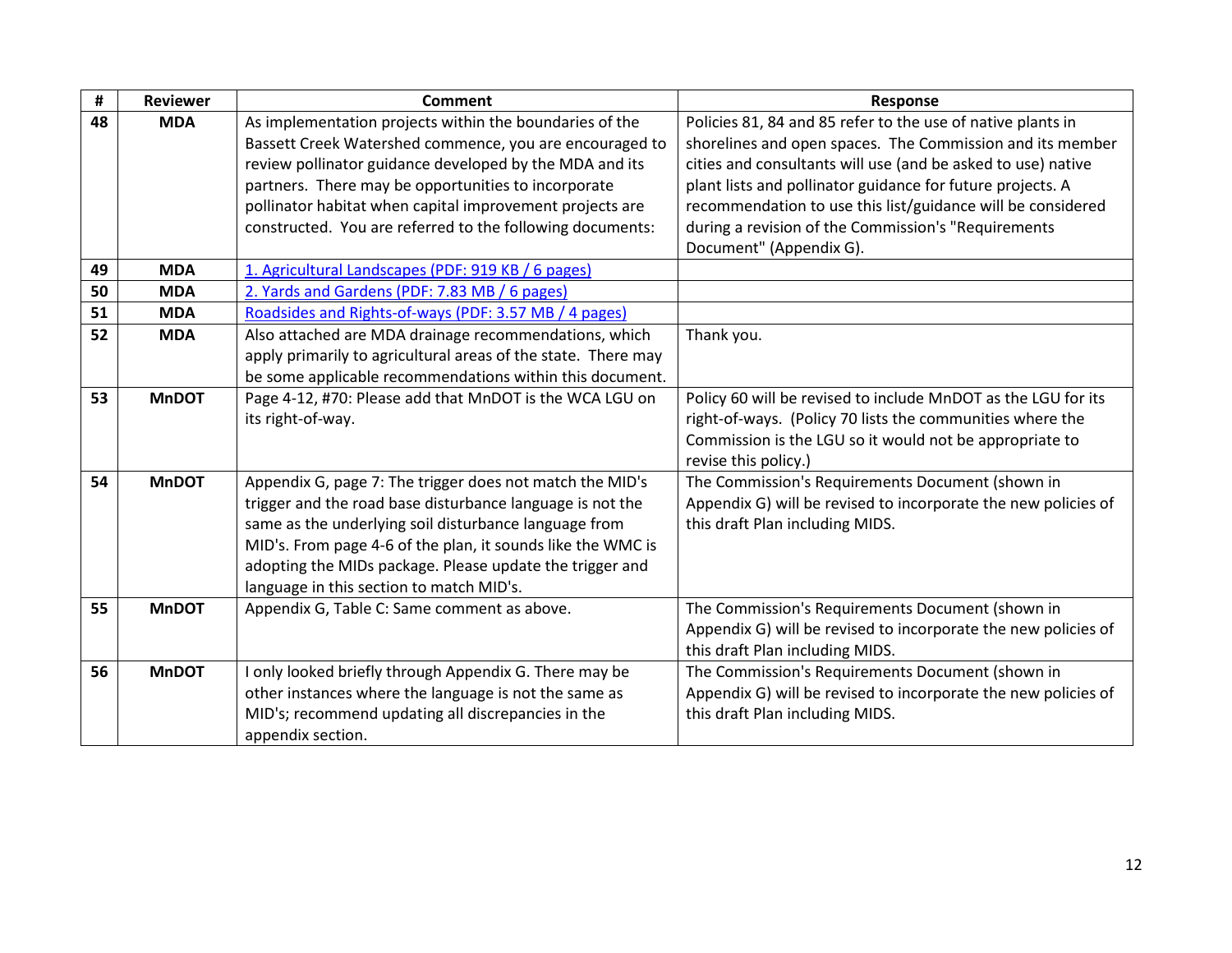| #  | <b>Reviewer</b>                                     | <b>Comment</b>                                                                                                                                                                                                                                                                                                                                                                                                                                                                                                                                                                                                                                                                                                                                                   | Response                                                                                                                                                                                                                                                                                                                                                                                                                                                                                                                                                                                                                                                                                                                                                                                                                                                                                                                                                                                                                                                                                                  |
|----|-----------------------------------------------------|------------------------------------------------------------------------------------------------------------------------------------------------------------------------------------------------------------------------------------------------------------------------------------------------------------------------------------------------------------------------------------------------------------------------------------------------------------------------------------------------------------------------------------------------------------------------------------------------------------------------------------------------------------------------------------------------------------------------------------------------------------------|-----------------------------------------------------------------------------------------------------------------------------------------------------------------------------------------------------------------------------------------------------------------------------------------------------------------------------------------------------------------------------------------------------------------------------------------------------------------------------------------------------------------------------------------------------------------------------------------------------------------------------------------------------------------------------------------------------------------------------------------------------------------------------------------------------------------------------------------------------------------------------------------------------------------------------------------------------------------------------------------------------------------------------------------------------------------------------------------------------------|
| 57 | Plymouth<br><b>Env. Quality</b><br><b>Committee</b> | How do the policies compare with other joint powers<br>organizations affecting the City of Plymouth, particularly Elm<br>Creek and Shingle Creek watersheds?                                                                                                                                                                                                                                                                                                                                                                                                                                                                                                                                                                                                     | The BCWMC considered the existing requirements of adjacent<br>watershed management organizations and its member cities in<br>the development of policies for the draft Plan. While the<br>BCWMC did not specifically seek to align the draft policies with<br>those of other organizations, the BCWMC did attempt to<br>develop policies that minimize redundancy in purpose and/or<br>implementation. In adopting MIDS, the BCWMC established<br>policies with the potential for regional applicability, while<br>considering the challenges unique to a nearly fully-developed<br>watershed (e.g., a focus on redevelopment).<br>However, please note that the Elm Creek Watershed<br>Management Commission has also adopted MIDS-based water<br>quality policies, and rate control policies based on Atlas 14<br>rainfalls, similar to those included in the BCWMC Plan. The<br>Shingle Creek Watershed Management Commission has also<br>adopted similar rate control requirements, and an infiltration<br>requirement of 1.0 inch of runoff from impervious area (versus<br>1.1" suggested in MIDS). |
| 58 | Plymouth<br><b>Env. Quality</b><br><b>Committee</b> | Explain the reasoning for proposed Policy 64 which requires<br>buffers of "priority" streams up to 10 feet in width. Research<br>completed by Emmons & Olivier Resources (EOR) in 2001 for<br>the Minnehaha Creek Watershed District suggests buffers<br>less than 50 feet are marginally effective. What removal<br>efficiencies for total suspended solids, phosphorus, and<br>nitrogen are expected from buffers 10 feet and less?<br>Considering there are other requirements in place for<br>development and redevelopment projects and considering<br>the extensive capital improvements completed by both the<br>Bassett Creek Watershed and member communities,<br>perhaps this policy does not offered much resources<br>protection and is unnecessary. | The Commission acknowledges that riparian buffers that are at<br>least 50 feet wide have a greater potential to improve and<br>protect water quality while also improving riparian habitats.<br>The Plan Steering Committee, the Technical Advisory<br>Committee and the full Commission and review agencies<br>discussed buffers along streams and lakes at length during the<br>development of this Plan. There is a balance to be struck<br>when considering the sometimes narrow backyards in this<br>highly urbanized watershed. Many, many parcels along<br>Bassett Creek simply do not have room to incorporate a 50<br>foot buffer. Cities, developers, and other project proposers<br>are encouraged to install buffers well beyond the 10 foot<br>requirement whenever possible. The 2004 BCWMC<br>Watershed Plan included NO buffer requirements. The<br>Commission believes this policy is a step in the right direction.                                                                                                                                                                     |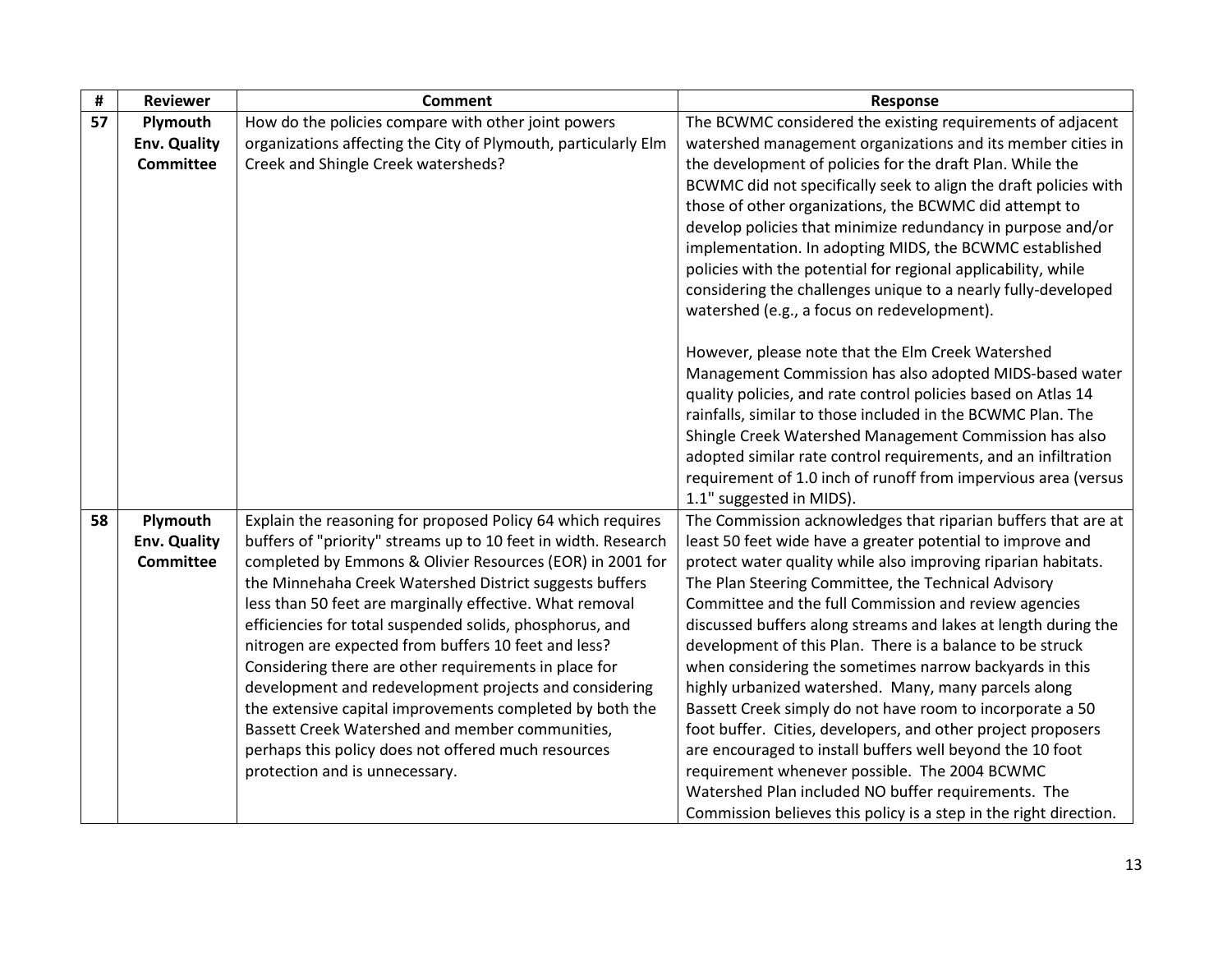| #  | <b>Reviewer</b>     | <b>Comment</b>                                                | Response                                                           |
|----|---------------------|---------------------------------------------------------------|--------------------------------------------------------------------|
| 59 | Plymouth            | Regarding proposed Policy 66, the City of Plymouth has        | The policy requires that member cities implement (or               |
|    | <b>Env. Quality</b> | existing standards for develop and redevelopment regarding    | maintain, if they already exist) wetland standards to protect      |
|    | <b>Committee</b>    | bounce, inundation, and runout control. Please clarify limits | wetlands from negative impacts resulting from hydrologic           |
|    |                     | and expectations regarding this policy.                       | alteration (i.e., alteration in the form of increased bounce,      |
|    |                     |                                                               | increased inundation duration, and changes in the outlet           |
|    |                     |                                                               | elevation, or runout control). By requiring standards that are     |
|    |                     |                                                               | "similar to BWSR guidance," the policy provides suggested          |
|    |                     |                                                               | values by reference, but allows member cities some flexibility     |
|    |                     |                                                               | in defining the allowable limits of alteration. The expectation is |
|    |                     |                                                               | that the functions and values of high quality (i.e., Preserve and  |
|    |                     |                                                               | Manage 1 wetlands) will be better preserved if standards go        |
|    |                     |                                                               | beyond setback and buffer requirements. It is up to the            |
|    |                     |                                                               | member cities to establish the numeric criteria and determine      |
|    |                     |                                                               | if those requirements should extend beyond Preserve and            |
|    |                     |                                                               | Manage 1 wetlands.                                                 |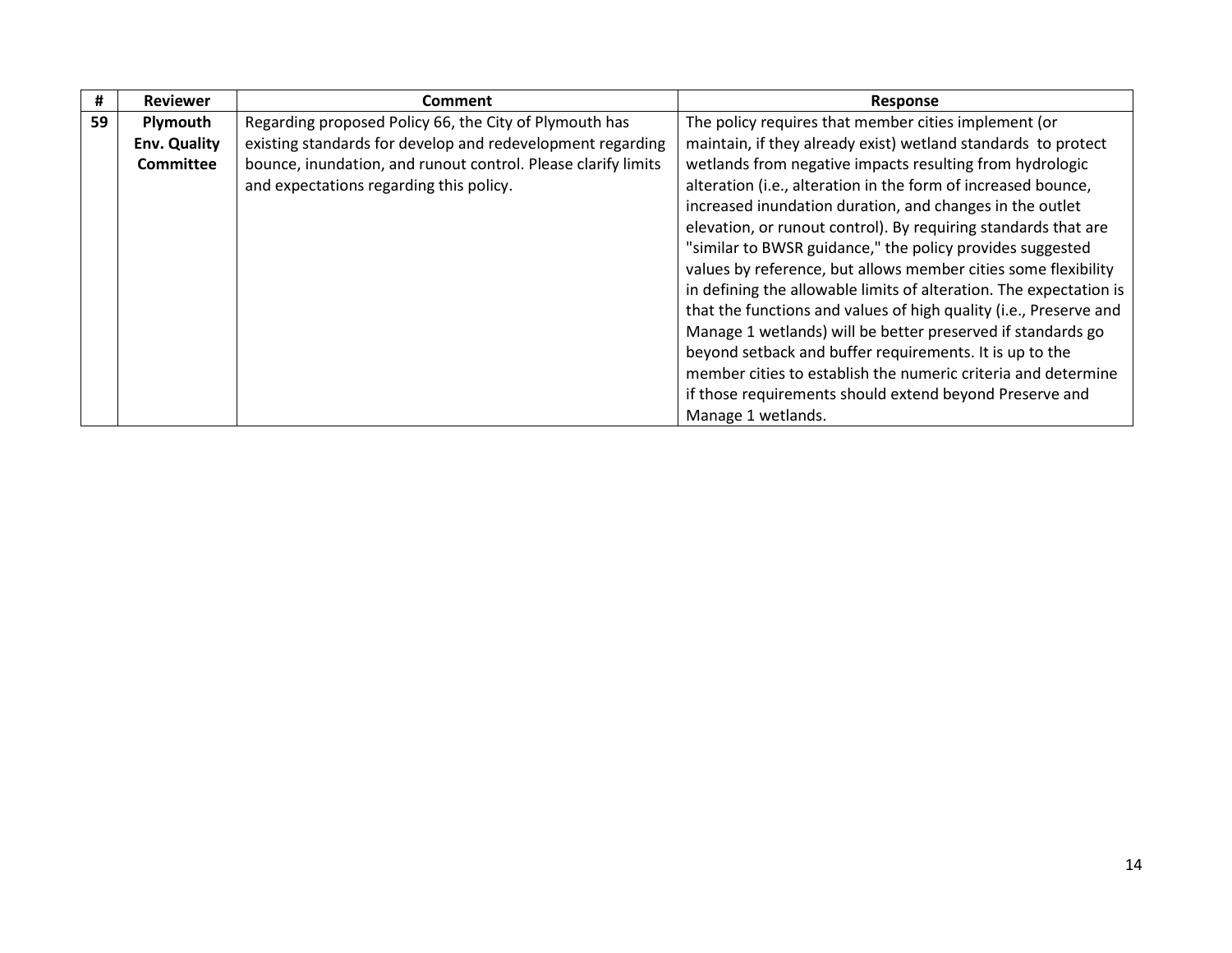| #  | <b>Reviewer</b>     | <b>Comment</b>                                                  | <b>Response</b>                                                                  |
|----|---------------------|-----------------------------------------------------------------|----------------------------------------------------------------------------------|
| 60 | Plymouth            | Regarding Policy 68, enforcement of buffer standards on         | Policy 68 in the draft Plan would require an average of 75 feet                  |
|    | <b>Env. Quality</b> | existing sites can be complex and it is recommended this        | and minimum of 50 feet from the edge of wetlands classified                      |
|    | <b>Committee</b>    | policy be reconsidered. The City of Plymouth is concerned       | as Preserve, an average of 50 feet and minimum of 30 feet                        |
|    |                     | the proposed standards will encroach upon existing parking      | from the edge of wetlands classified as Manage 1, and an                         |
|    |                     | or building areas resulting in a reduction in parking and/or    | average of 25 feet and minimum of 15 feet from the edge of                       |
|    |                     | creating zoning non-conformities requiring variances and        | wetlands classified as Manage 2 or 3. The Commission                             |
|    |                     | encumbering municipal staff time. Further, the                  | gathered wetland buffer requirements from the member cities                      |
|    |                     | Commission's adoption of MIDS may require additional            | while this policy was under consideration. According to that                     |
|    |                     | areas which are currently impervious surface be utilized for    | information, the City of Plymouth's wetland buffer                               |
|    |                     | water quality improvements. For reference, this newly           | requirements are already meeting this requirement - i.e.,                        |
|    |                     | proposed policy would apply to 297 wetlands and 2,726           | average 75 feet for Preserve, average 50 feet for Manage 1,                      |
|    |                     | individual properties in the City of Plymouth. Please provide   | average 30 feet for Manage 2 and average 25 feet for Manage                      |
|    |                     | an explanation of the expected impact on member<br>communities. | 3. As noted in the policy, these proposed buffers only apply for                 |
|    |                     |                                                                 | projects containing more than one acre of new or redeveloped<br>impervious area. |
|    |                     |                                                                 |                                                                                  |
|    |                     |                                                                 | Regarding MIDS, the treatment requirements apply only if a                       |
|    |                     |                                                                 | proposed project triggers the standards. Projects triggering                     |
|    |                     |                                                                 | the standard include: development projects creating one or                       |
|    |                     |                                                                 | more acre of impervious area, redevelopment projects                             |
|    |                     |                                                                 | creating one or more acres of new or fully redeveloped                           |
|    |                     |                                                                 | impervious area, and linear projects creating one or more                        |
|    |                     |                                                                 | acres of new or fully reconstructed impervious area. The                         |
|    |                     |                                                                 | BCWMC adopted MIDS and the flexible treatment options to                         |
|    |                     |                                                                 | give flexibility for projects where it may not be possible or                    |
|    |                     |                                                                 | desirable to provide infiltration.                                               |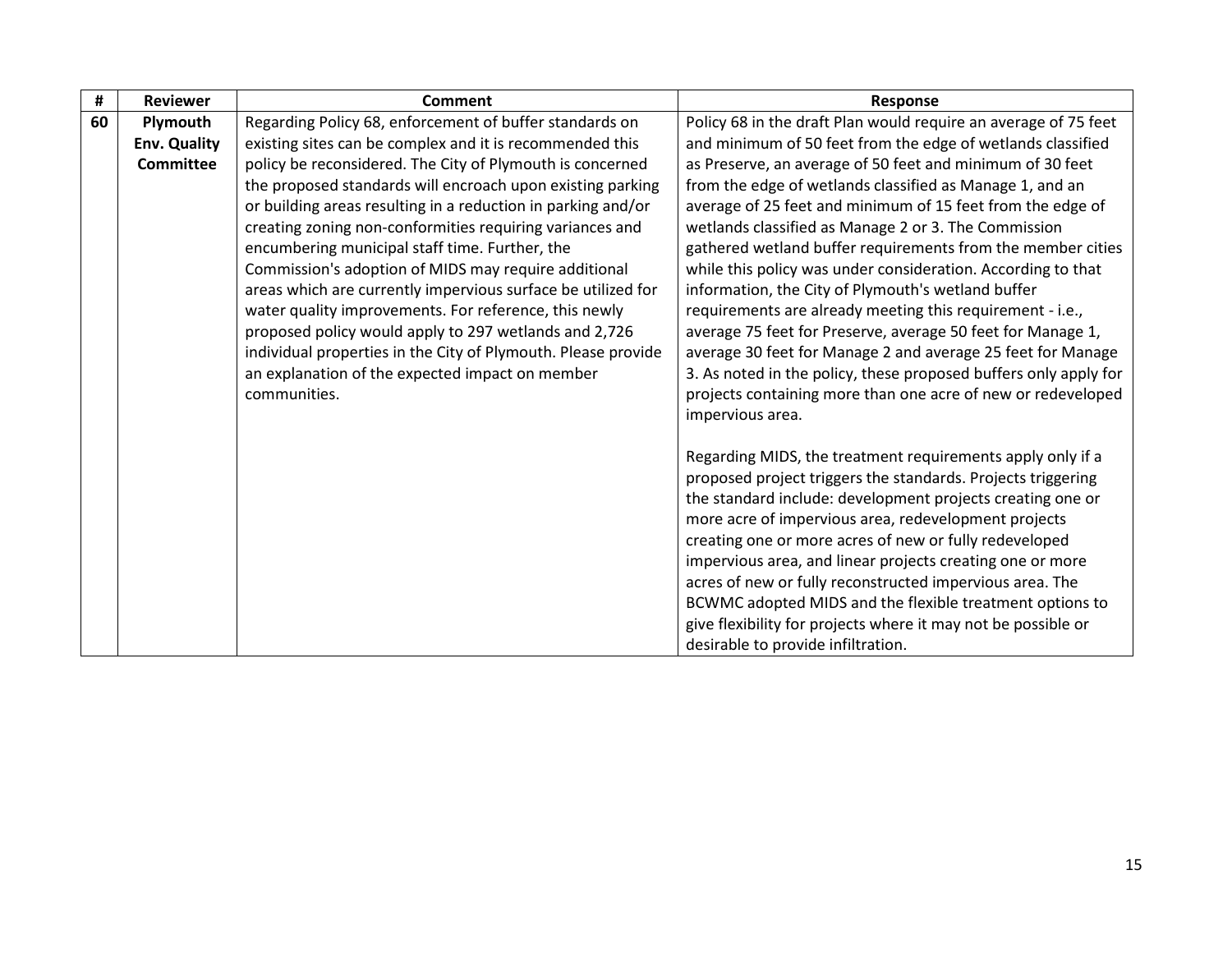| #  | <b>Reviewer</b>     | Comment                                                         | <b>Response</b>                                                  |  |
|----|---------------------|-----------------------------------------------------------------|------------------------------------------------------------------|--|
| 61 | <b>City of MPLS</b> | Section 4.2.2 - 26. When implementing BCWMC flood risk          | Policy 26 will be revised as suggested: When implementing        |  |
|    |                     | reduction projects, the BCWMC will identify properties          | BCWMC flood risk reduction projects, the BCWMC will identify     |  |
|    |                     | prone to flooding and consider the purchase of these            | properties prone to flooding. The most effective and             |  |
|    |                     | properties as the first option (if approved by the member       | reasonable solutions as approved by the member city should       |  |
|    |                     | city) when evaluating measures to provide protection to         | be evaluated. Solutions to be considered may include             |  |
|    |                     | properties prone to flooding. RECOMMENDED CHANGE                | purchase of the properties, with attention to impact on tax      |  |
|    |                     | TO: 26. When implementing BCWMC flood risk reduction            | base and other community factors.                                |  |
|    |                     | projects, the BCWMC will identify properties prone to           |                                                                  |  |
|    |                     | flooding. The most effective and reasonable solutions as        |                                                                  |  |
|    |                     | approved by the member city should be evaluated.                |                                                                  |  |
|    |                     | Solutions to be considered may include purchase of the          |                                                                  |  |
|    |                     | properties, with attention to impact on tax base and other      |                                                                  |  |
|    |                     | community factors.                                              |                                                                  |  |
| 62 | <b>City of MPLS</b> | Section 4.2.2 - 32. The BCWMC requires the retention of on-     | Policy 32 will be revised as suggested.                          |  |
|    |                     | site runoff from development and redevelopment projects         |                                                                  |  |
|    |                     | (MIDS language) Recommend addition of a 4th bullet: " $\bullet$ |                                                                  |  |
|    |                     | If an applicant is unable to achieve the above performance      |                                                                  |  |
|    |                     | goals due to site restrictions, the MIDS Flexible Treatment     |                                                                  |  |
|    |                     | Options Approach shall be followed using the MIDS Design        |                                                                  |  |
|    |                     | Sequence Flow Chart."                                           |                                                                  |  |
| 63 | <b>City of MPLS</b> | Section 4.2.2 - 35. BCWMC prohibits improvements in the         | Policy 35 will be revised to state: "The BCWMC prohibits the     |  |
|    |                     | floodplain which would be subject to damage including           | construction of basements in the floodplain; construction of all |  |
|    |                     | public utilities and streets. - Recommend deleting reference    | other infrastructure within the floodplain is subject to BCWMC   |  |
|    |                     | to public utilities and streets.                                | review and approval."                                            |  |
| 64 | <b>City of MPLS</b> | Section 4.2.3 - 45. BCWMC will review all MDNR                  | The Commission's Requirements Document (shown in                 |  |
|    |                     | groundwater appropriation permit applications excluding         | Appendix G) will be revised to incorporate the new policies of   |  |
|    |                     | applications for temporary appropriation permits. - For         | this draft Plan.                                                 |  |
|    |                     | future consideration, note that Appendix G Section 3.7          |                                                                  |  |
|    |                     | states review is required for temporary or permanent            |                                                                  |  |
|    |                     | appropriations. It also states review will be required for all  |                                                                  |  |
|    |                     | appropriations not just those subject to a MDNR permit.         |                                                                  |  |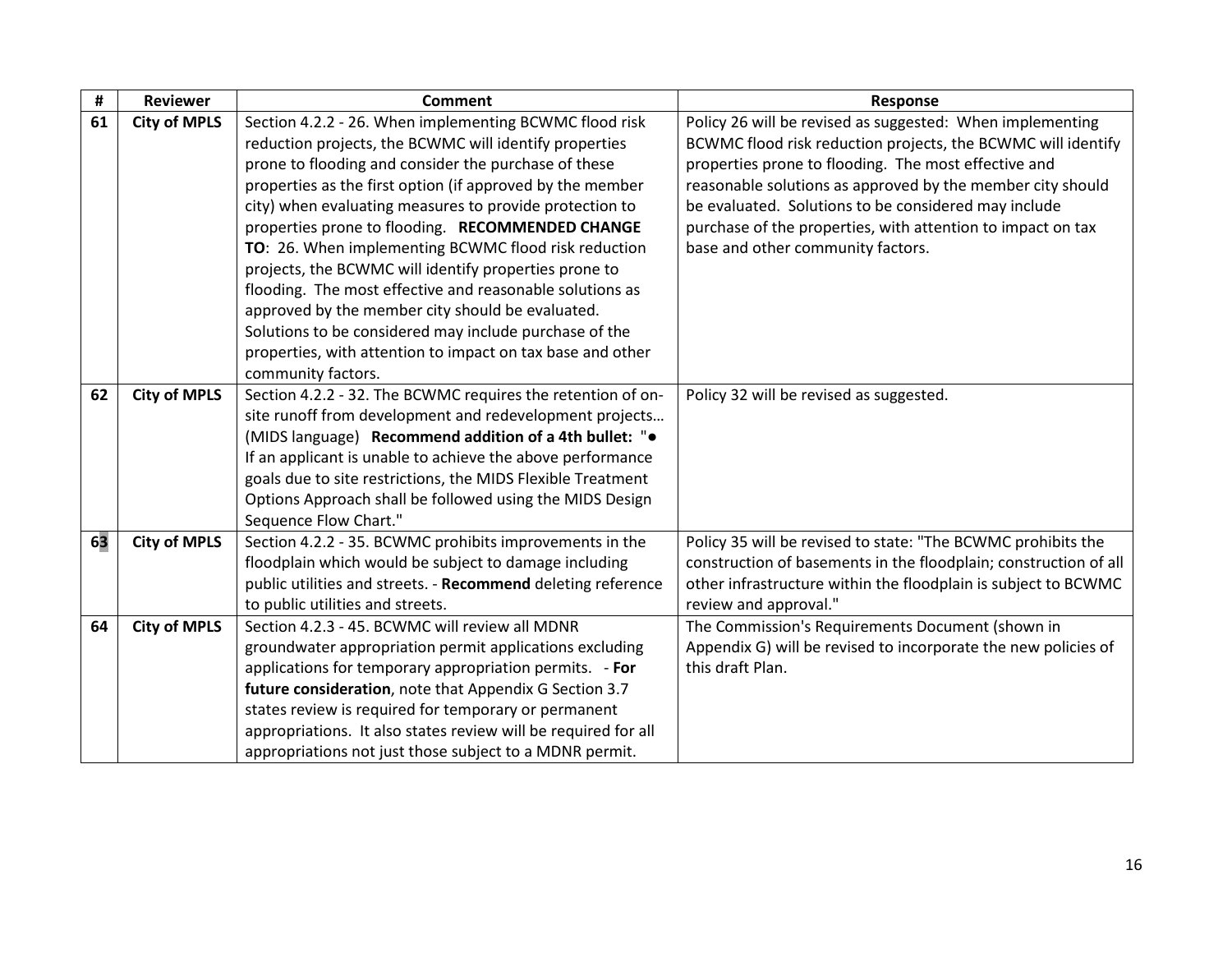| #  | <b>Reviewer</b>     | <b>Comment</b>                                                 | Response                                                         |
|----|---------------------|----------------------------------------------------------------|------------------------------------------------------------------|
| 65 | <b>City of MPLS</b> | Section 4.2.3 - 46. BCWMC will consider a program to review    | Policy 46 will be revised as suggested.                          |
|    |                     | development or redevelopment projects which include long-      |                                                                  |
|    |                     | term dewatering within 1,000 feet of priority waterbodies.     |                                                                  |
|    |                     | Recommend changing to, "BCWMC will work with member            |                                                                  |
|    |                     | Cities to consider a program "                                 |                                                                  |
| 66 | <b>City of MPLS</b> | Section 4.2.10 - 122. Please clarify this policy: "The BCWMC   | Per the BCWMC's joint powers agreement (Sec. VII,                |
|    |                     | requires member cities to acquire and maintain easements,      | Subdivision 10-Land Acquisition), it is up to the member city    |
|    |                     | right-of-way, or interest in land necessary to implement and   | where the project is to be located to obtain land or easements   |
|    |                     | maintain projects upon order of the BCWMC (the cost of         | that are needed to construct CIP projects. The JPA includes the  |
|    |                     | land acquisition may be eligible for Commission                | phrase "upon order of the Board of Commissioners," where         |
|    |                     | reimbursement, see Table 5-1)."                                | "order" is taken to mean the Commission order of a CIP           |
|    |                     |                                                                | project.                                                         |
|    |                     |                                                                |                                                                  |
|    |                     |                                                                | Policy 122 will be revised to state: "For CIP projects that have |
|    |                     |                                                                | been ordered by the BCWMC, the BCWMC requires member             |
|    |                     |                                                                | cities to acquire and maintain easements, right-of-way, or       |
|    |                     |                                                                | interest in land necessary to implement and maintain projects    |
|    |                     |                                                                | upon order of the BCWMC (the cost of land acquisition may be     |
|    |                     |                                                                | eligible for Commission reimbursement, see Table 5-1)."          |
| 67 | <b>City of MPLS</b> | Section 5.1.1.3 - Management of the BCWMC Trunk System         | The city is correct in noting that Fig 2-15 shows the historic   |
|    |                     | and Flood Control Project - This section refers to Figure 2-14 | channel as part of the trunk system. The FEMA floodplain         |
|    |                     | as the map of the BCWMC TRUNK SYSTEM, however it is            | maps also show this channel as part of the 100-year              |
|    |                     | Figure 2-15.                                                   | floodplain. Upon further consideration we agree that this        |
|    |                     | It was recently suggested that the historic channel of Bassett | channel is part of the Trunk System as shown in Figure 2-15.     |
|    |                     | Creek just inside the border of Minneapolis, prior to re-route | Both Figures 2-14 and 2-15 will be referenced when discussing    |
|    |                     | by MnDOT in the 1940s in relation to TH55, may not be          | the Trunk System because the Flood Control Project is part of    |
|    |                     | considered part of the trunk system. Figure 2-15, however,     | the Trunk System.                                                |
|    |                     | DOES appear to include the historic channel (as well as the    |                                                                  |
|    |                     | current, primary channel.) This needs to be confirmed.         |                                                                  |
|    |                     | Minneapolis maintains that the historic channel is part of the |                                                                  |
|    |                     | trunk system, and that Figure 2-15 appears to be correct       |                                                                  |
|    |                     | (considering the imprecise nature of the linework on map).     |                                                                  |